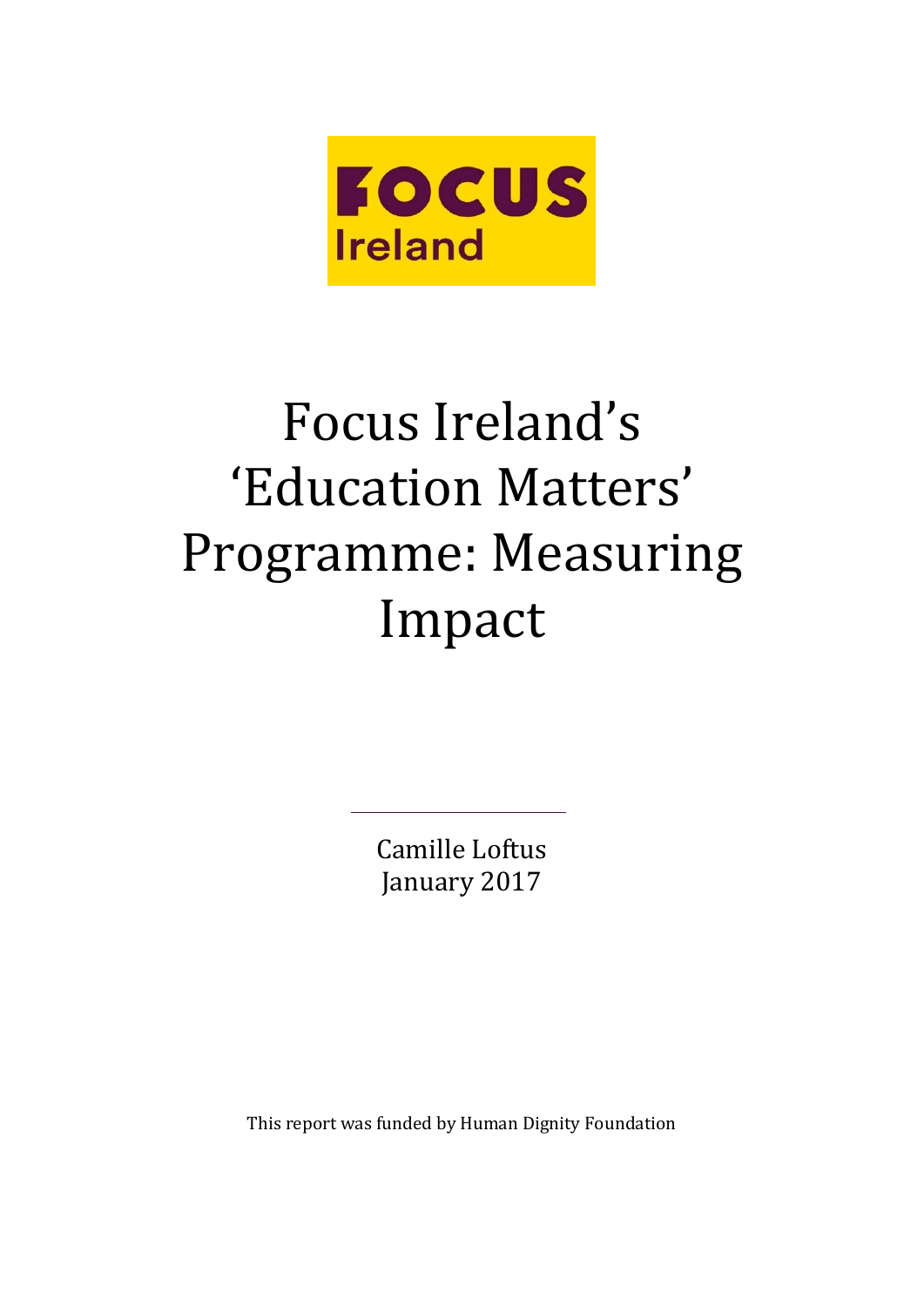# **1 Executive summary**

This paper was commissioned by Focus Ireland as part of its *Education Matters* programme, a range of interventions with young people who are homeless, or at risk of becoming homeless, designed to support and maintain their educational participation and thereby facilitate their progression to independent, sustainable living.

Research has long established a relationship between socio-economic factors and homelessness, and as both cause and consequence of educational disadvantage. This paper therefore does not aim to either establish a rationale for the *Education Matters* programme, or to evaluate it. Rather the purpose here is twofold: firstly, to locate this Focus Ireland work within the broader context of policy and practice to tackle educational disadvantage, and relevant literature, in Ireland. Secondly, Focus Ireland hopes to use the findings from its *Education Matters* programme to influence policy and practice, and to this end is implementing a detailed programme of monitoring in relation to impacts at individual participant level. To support this aim, Focus Ireland wanted to explore the indicators used at national level to identify and monitor educational disadvantage, and how best it might report on programme outcomes in that context.

The paper begins with a brief overview of the policy context; and the implications of that from a monitoring perspective. Programmes to tackle educational disadvantage in Ireland are mainly targeted at schools with high levels of socio-economically disadvantaged students. This means that much of the relevant administrative data is collected at school, rather than individual student level. This data gap means that it is "difficult to measure the achievement gap specifically for disadvantaged students" in Ireland (Smyth et al., 2015:ix).

A clear and strong relationship is established in the literature between socio-economic disadvantage and poorer educational outcomes, this relationship is found across all major indicators of educational disadvantage. Recent findings from Ireland's national longitudinal study of children, the Growing Up in Ireland (GUI, 2016:11) survey identified "the extent to which attitudes towards and performance in the education system are related to various measures of social advantage" as one of the issues of greatest concern for the 17-18 year old cohort in Ireland. However, OECD (2011) makes clear that disadvantage is not destiny: socio-economically disadvantaged students are found amongst the highest performers internationally.

2 of 36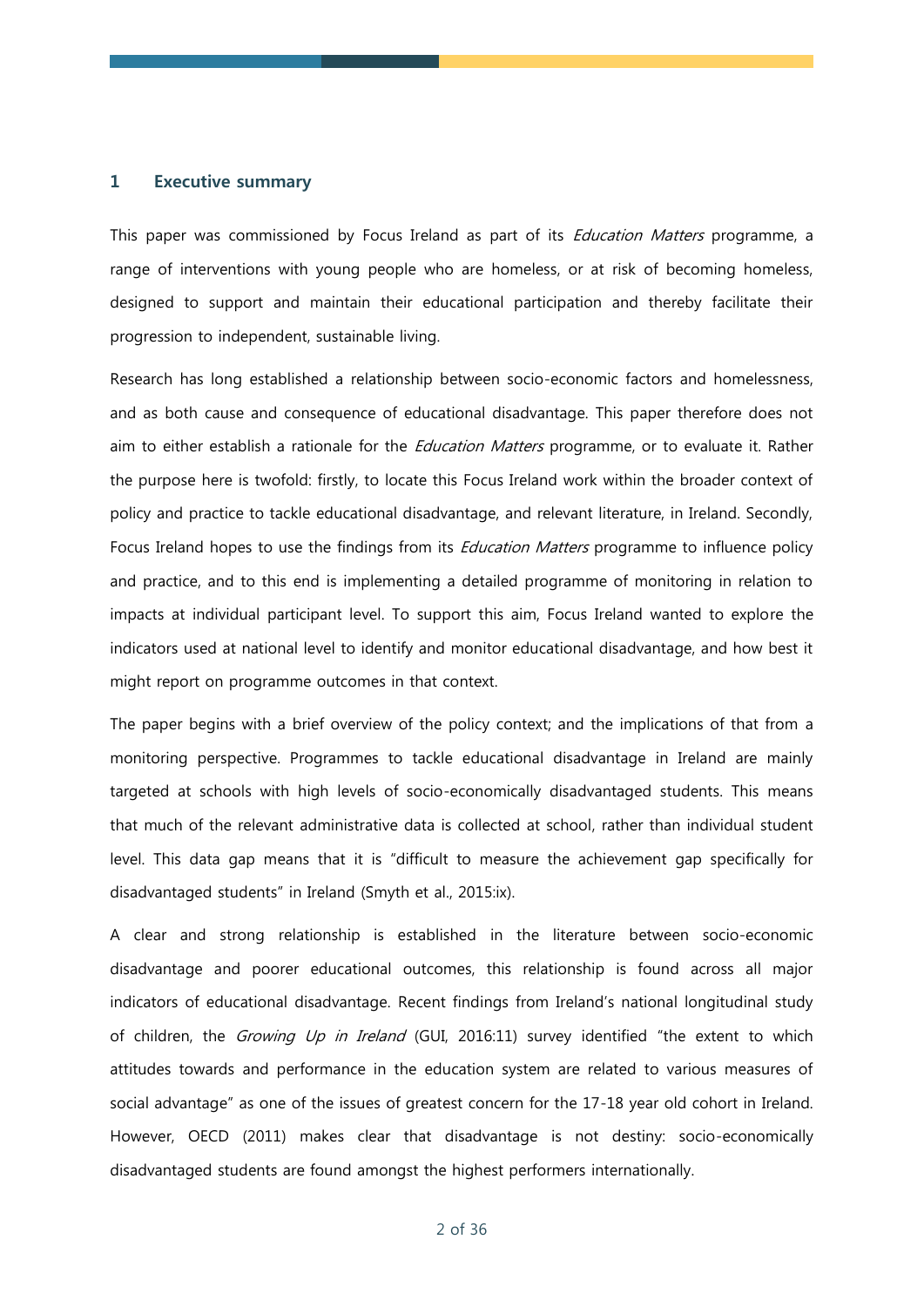One of the strongest findings to emerge from studies looking at the relationship between different elements of socio-economic and educational disadvantage is that it is a gradual, accumulative process that occurs over time. With appropriate and well timed interventions, this is a process that can be interrupted.

Many of the factors associated with educational disadvantage are largely within the control of schools. However, there are a number of themes which are highly relevant to the interventions provided under the *Education Matters* programme:

- Confidence in one's own academic ability and a positive orientation towards school and learning are associated with better educational outcomes, but also with socio-economic advantage. Children report growing dislike for school as they progress through the secondary school cycle, but this is more pronounced for disadvantage children.
- Clear markers of the gradual process of withdrawal are identified in relation to a number of behavioural and attendance indicators. Children from poorer socio-economic backgrounds are more likely to report negative relationships with teachers, and higher instances of being 'given out to' and disciplined. A pattern of being late for school, unexplained absences etc. is also predictive of early school leaving.
- Bullying (but only in the first year of secondary school) and not having friends from primary school were found to be associated with subsequent early leaving. While not specifically explored in the literature, children who are homeless may be at greater risk for this kind of social isolation e.g. if they had to move school, or if their home situation made them the subject of bullying in school. The involvement of parents in children's lives also emerged as a significant factor in educational disadvantage: how frequently they talked about school, and ate dinner together.

While the literature identifies a number of school specific factors implicated in the process of educational disengagement, the issues outlined above are all amenable to action outside of that realm. The participant targeting and interventions provided under the *Education Matters* programme appear appropriate and well designed in this context.

Finally, there is the question of which are the most appropriate indicators against which to benchmark impact. It is clear from the literature that the process of educational disadvantage is both complex and multi-layered. While the performance gap has been closing somewhat over the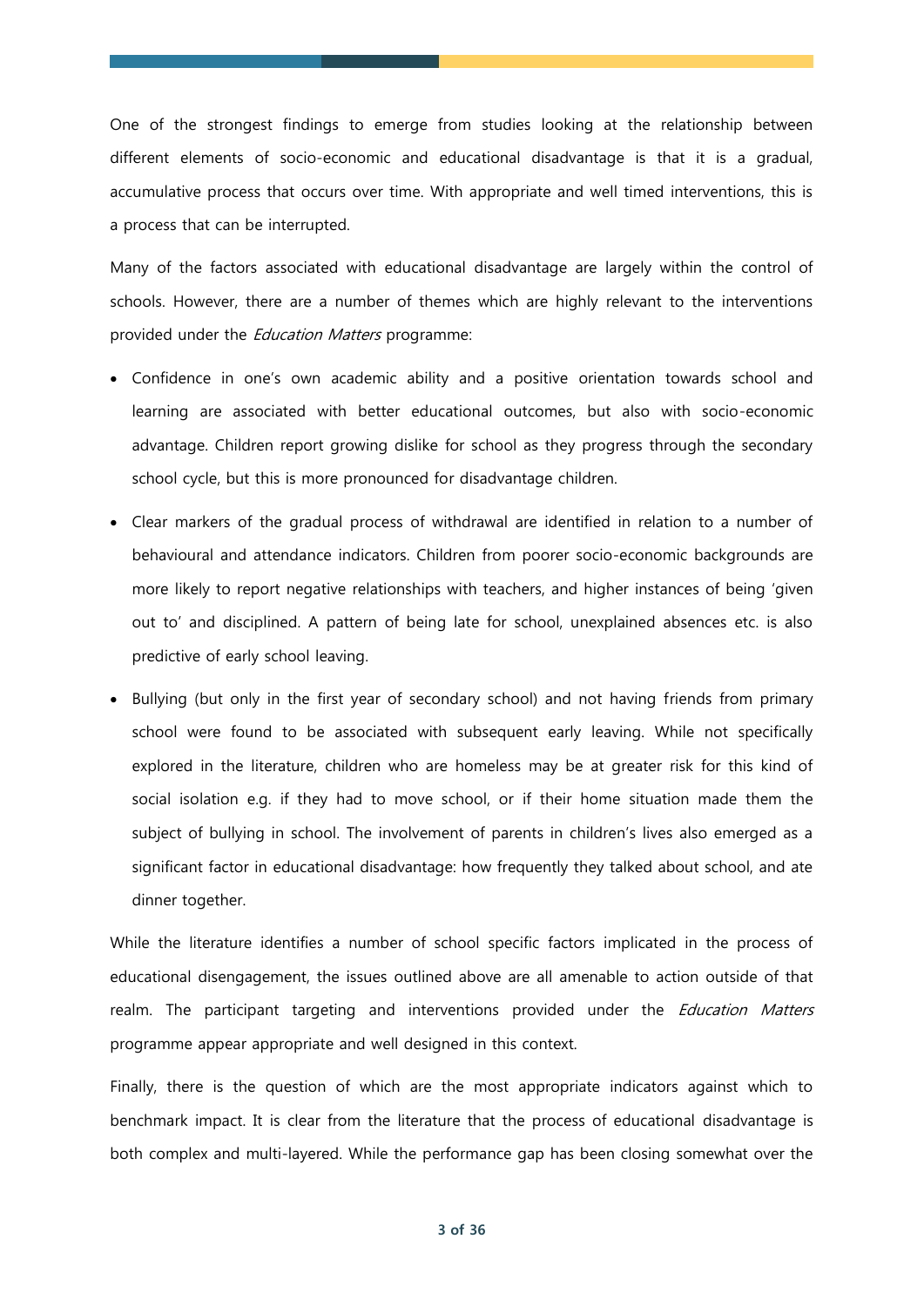years, it is nonetheless a sizeable one on most indicators. Many items in the tool box to tackle educational disadvantage are not within the scope of the *Education Matters* programme: it cannot address the broader context of socio economic disadvantage, for example. The particular intervention under consideration here is a 12 week programme; targets and indicators should be appropriate to the nature and scale of the intervention. Accordingly, benchmarking against attendance and retention rates, which are published regularly and disaggregated between disadvantaged schools and others, represents a reasonable proxy against which to benchmark. Performance in state examinations, not least because it would require a very extended period of monitoring post intervention, is not considered a practical benchmark.

Education Matters is monitoring retention and attendance at individual level, along with a range of other indicators such as catching up on school work, improved self-confidence etc. Given the complexity of the issue, the scale of the challenge, and the nature and duration of the intervention, being able to demonstrate the progression of individual participants, and locate this within the national context, will be of significant value in demonstrating the programme's impact.

# **2 Introduction**

This research paper aims to support Focus Ireland work with families who are homeless, or at risk of becoming homeless, to keep children aged 12-18 in education. This section provides a brief overview of salient information on family homelessness in Ireland, along with a more detailed description of Focus Ireland's *Education Matters* programme, and an overview of this paper.

#### **2.1 Family homelessness**

Family homelessness, which in the relatively recent past was a very rare phenomenon in Ireland, has been rising steadily for the last number of years; the length of time people spend in emergency accommodation has also risen significantly, with almost two-thirds of adults in emergency accommodation for over six months (DRHE, 2016). The most recent data available on families who are homeless in Ireland is published by the Department of Housing, Planning, Community & Local Government (DHPCLG) for in its Homelessness Report for November 2016.

Nationally, 4,436 adults were homeless during the week of 21–27 November, of whom 57% were male and 43% female. There were 1,205 homeless families, almost two-thirds (788, 65.4%) of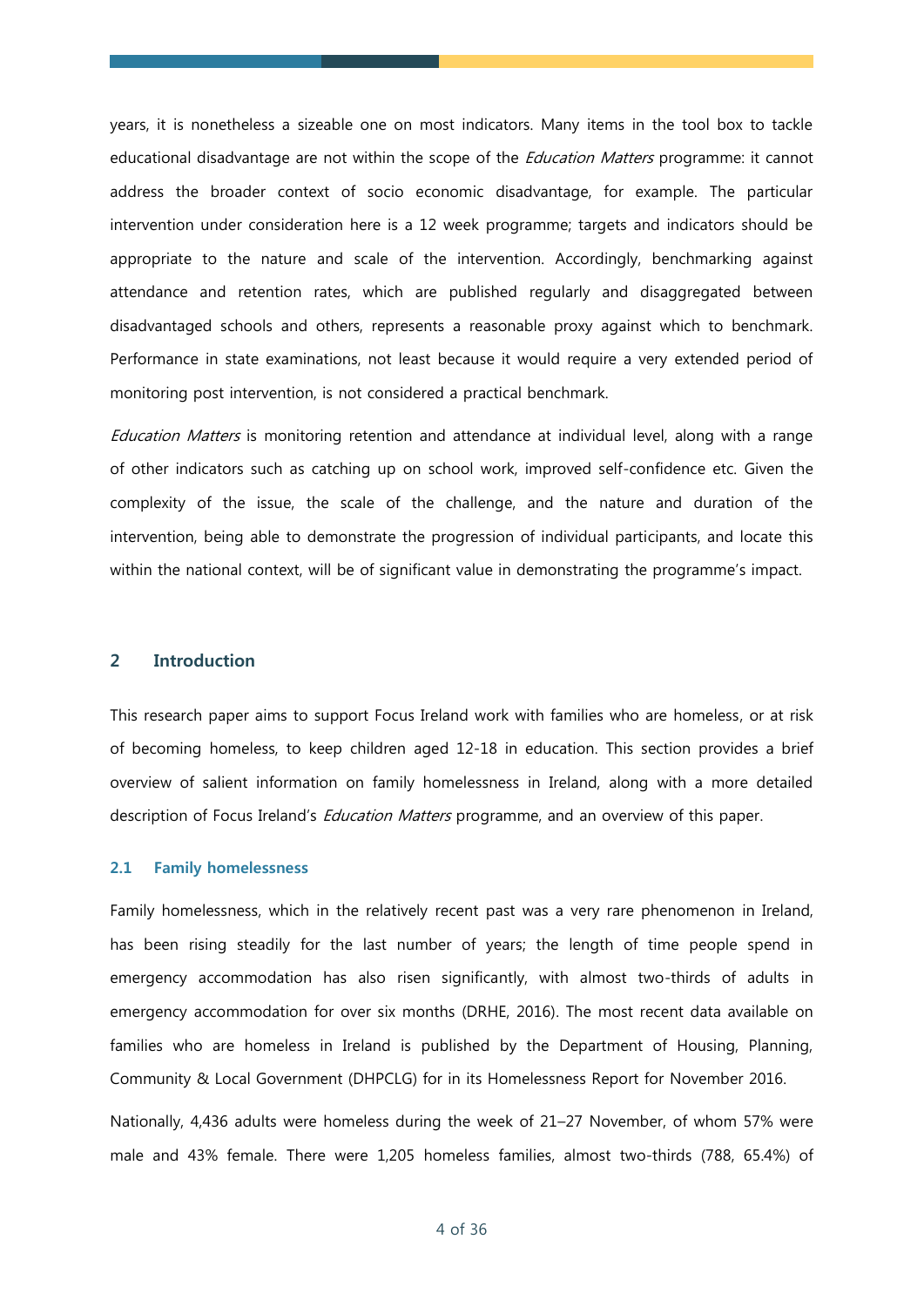whom were one parent families. Homeless families included 1,622 adults and 2,549 children (61% of those in homeless families. Overall therefore, 60% of the homeless population in November 2016 were families, and over a third were children. While the Department's monthly report does provide an age breakdown for homeless *adults*<sup>1</sup>, it does not do so for children who are homeless (DHPCLG, 2016).

Focus Ireland's *Insight into Family Homelessness* series has contributed to addressing that information gap; the first of the series<sup>2</sup> analysed 307 families, including 636 children, who were both homeless at the start of November 2015 and allocated to the Focus Ireland Homeless Action Team (HAT). Amongst these families, just under a fifth of children were aged over 12, while 82% were of primary school age or younger. Two-thirds were lone parent families, 98% of whom comprised mothers parenting alone.

Education had been identified by front line staff working with homeless families as "one of the greatest areas of concern", and the third of this series<sup>3</sup> looked at this issue with the same cohort of families. Homelessness is clearly an extremely adverse event for a child to experience, and can be disruptive of a child's education in and of itself; the day-to-day reality of living in emergency accommodation significantly exacerbates the challenge of maintaining participation in education. Children are often tired in school, having had a poor night's sleep because the whole family share one room, and/or because they need to get up very early to do a long commute to school. Children can end up missing breakfast, making it even more difficult to concentrate in class. They rarely have somewhere quiet and private where they can do their homework. These issues present significant challenges to children, their parents, and their teachers and schools.

The main route through which schools are provided with additional supports is through the Delivering Equality of Opportunity in Schools (DEIS, see below) programme. Of the sample of

 $1$  Of the 4,436 adults recorded as homeless in the November report, 16% were aged 18-25; the vast majority, 61%, were aged 25-44; 21% were aged 45-64, with less than 2% being aged 65 or older.

<sup>&</sup>lt;sup>2</sup> Focus Ireland (2016a)

<sup>&</sup>lt;sup>3</sup> Focus Ireland (2016b)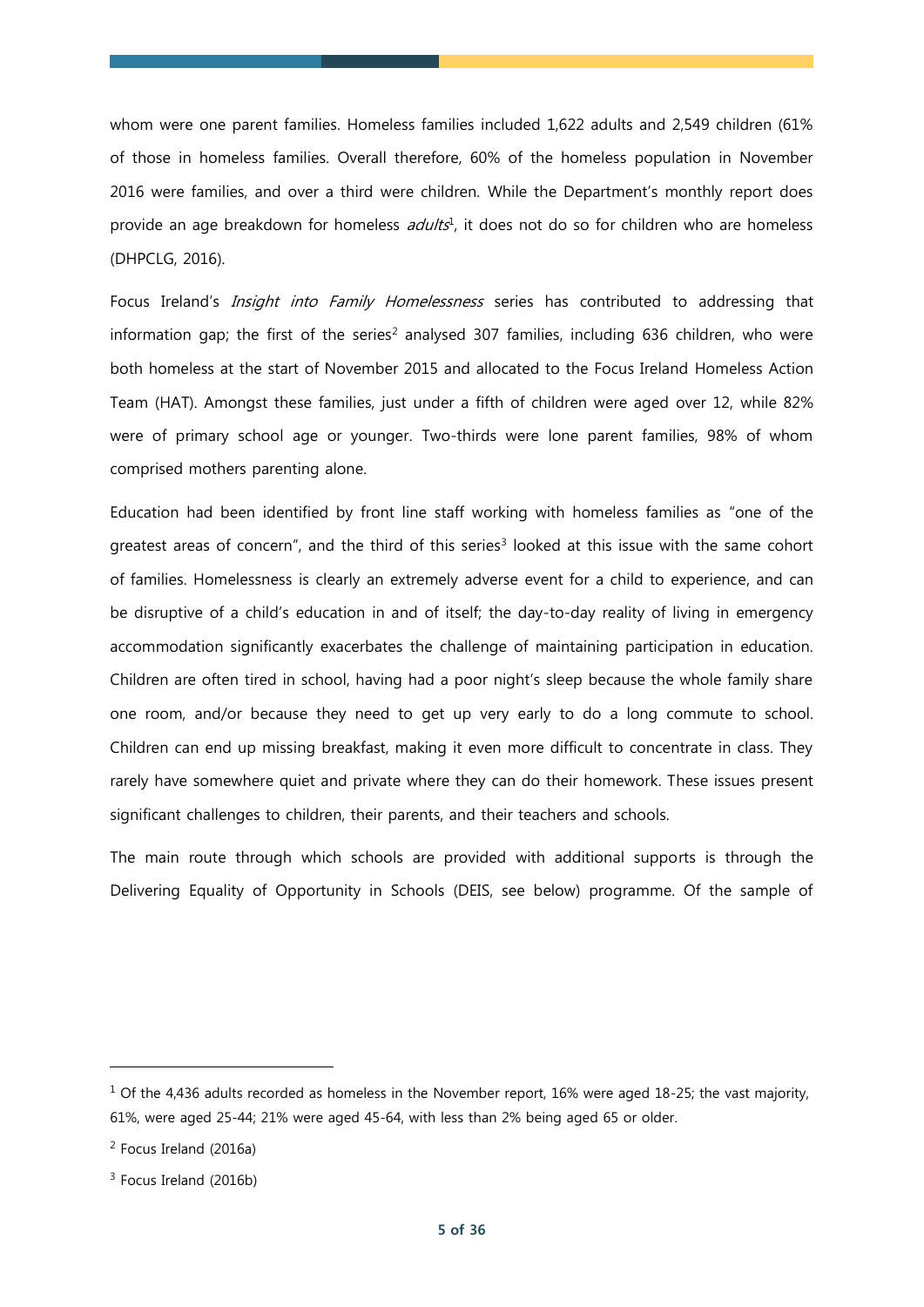homeless families living in emergency accommodation attending primary or secondary school<sup>4</sup>, just over half (55%) were attending DEIS schools, while 45% were not.

In relation to children in secondary school (which is the focus of this paper), 18% of the overall sample was over age 12; of those whose school could be determined, 9.4% (29 children) were in the 'DEIS Post Primary' category (Focus Ireland, 2016b). While the absolute number of children is low, this indicates that the breakdown between DEIS and non-DEIS schools at post-primary level is similar to that of the sample overall .

Focus Ireland's *Insights into Family Homelessness* series also gives some insight into the socioeconomic background of families becoming homeless, confirming a well established link betweens socio-economic disadvantage and the risk of homelessness. The most recent in the series surveys families who became homeless during June 2016. It reports a "persistent link between joblessness and homelessness", with 84% and 83% of the March and June intake respectively being unemployed. Just over half of the June intake comprised one parent families; in March it was twothirds. Migrant families were also very over-represented: 51% of the June intake, and 36% in March came from outside Ireland (Focus Ireland, 2016c:8-15).

#### **2.2 Focus Ireland's Education Matters programme**

-

Focus Ireland is delivering a programme of innovative service interventions with young homeless people with the aim of increasing their capacity for independent living, and more broadly to impact on homelessness policy. The programme targets two groups of young people who are homeless, or at risk of becoming homeless, and involves two discrete service interventions for each group.

This research relates to one strand of Focus Ireland youth services, which aims to sustain engagement in education for young people aged 12-18 who are homeless, or at risk of homelessness; in the majority of programme referrals to date, young people are still with their families.

Young people in this group are more likely to come from socio-economically disadvantaged backgrounds and young people from socio-economically disadvantaged backgrounds are more

<sup>&</sup>lt;sup>4</sup> Of the 636 children in the full sample, the specific school being attended could be identified in respect of 307. Most of the remaining 329 children were either too young to attend school, or their school had not been identified clearly enough in records.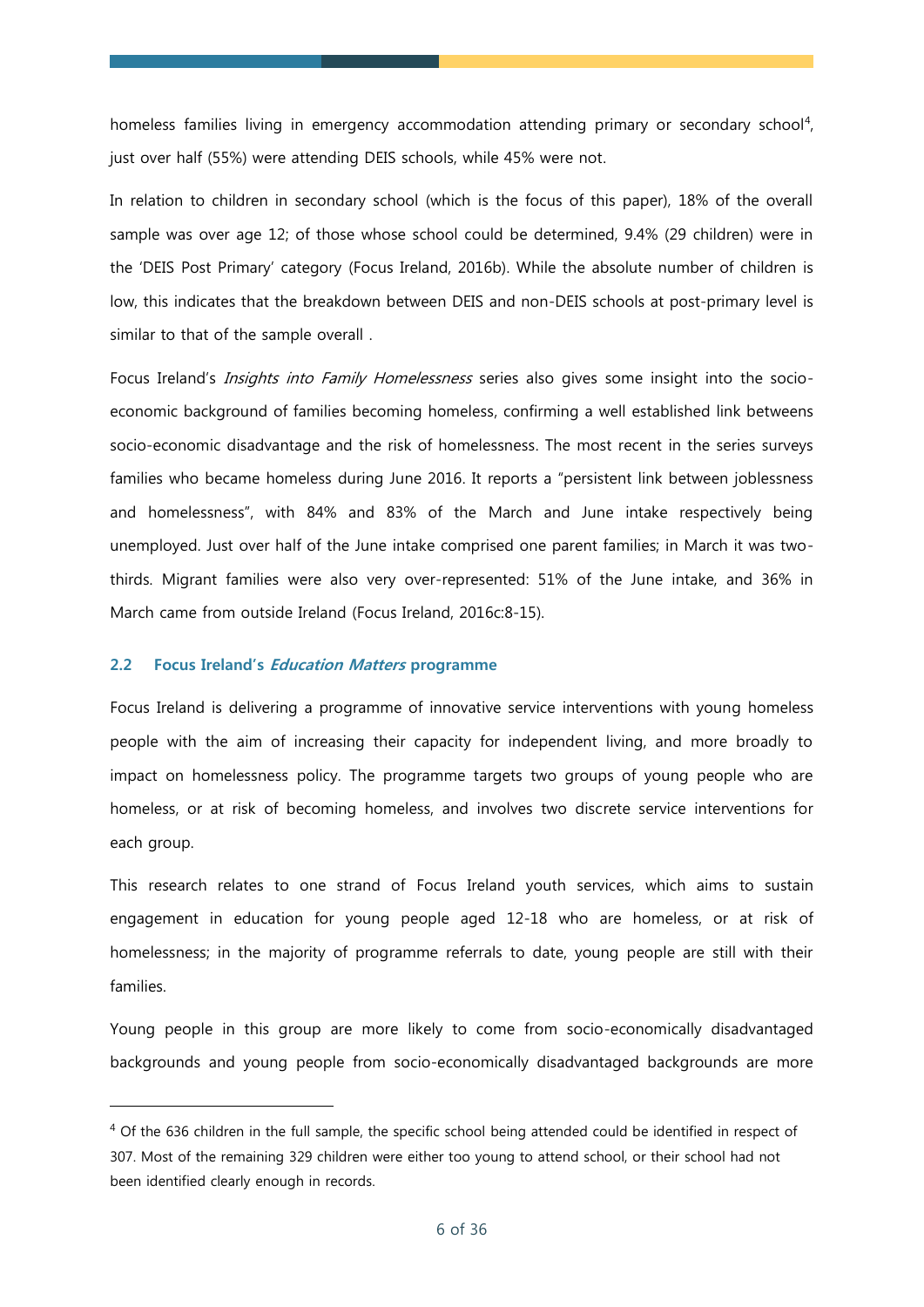likely to be educationally disadvantaged. The disruptive impact of periods out-of-home for such young people can make participating in education extremely challenging. The combination of poor educational attainment and being out-of-home presents extremely high risk for longer term, recurrent homelessness. For out-of-home teenagers, maintaining participation in education is thus critically important to making a successful and sustainable transition out of homelessness and into independent living.

The *Education Matters* programme matches young people who are out-of-home or at risk of experiencing homelessness, and who have been identified as requiring educational assistance, to volunteer tutors, whose background is in primary or secondary school teaching. The programme provides a number of different interventions:

- **1. Weekly one-to-one tutoring:** the young person meets initially with their key-worker, the tutor, and the programme coordinator, to develop a plan for an 8-12 week period. The plan is developed with input from all relevant parties, including the young person's school and parent/guardian. The support provided can include homework support, 'catch-up' support if a child has missed school, or specific support with a subject they are having difficulty with.
- **2. Weekly support group for young people with behavioural issues:** where young people have behavioural issues that are affecting their participation in school, a volunteer tutor works with young people in a group setting over an eight week period. The group works through a personal development programme incorporating positive behaviours and communication skills.
- **3. Family literacy programme:** a volunteer tutor works intensively with families with the aim of increasing literacy overall within the family, and particularly parents to increase their capacity to support their children with homework and reading.

As part of the *Education Matters* programme, young people identified as being at risk of not returning to school can also participate in activities tailored to their needs.

Focus Ireland aims to secure impacts at individual and at policy/practice level from this work, with the overall aim of reducing the rate of early school leaving among participants to the national average.

From the policy/practice perspective, the aim is to continue to influence homelessness policy and practice to prevent homelessness, improve provision for those who become homeless, and to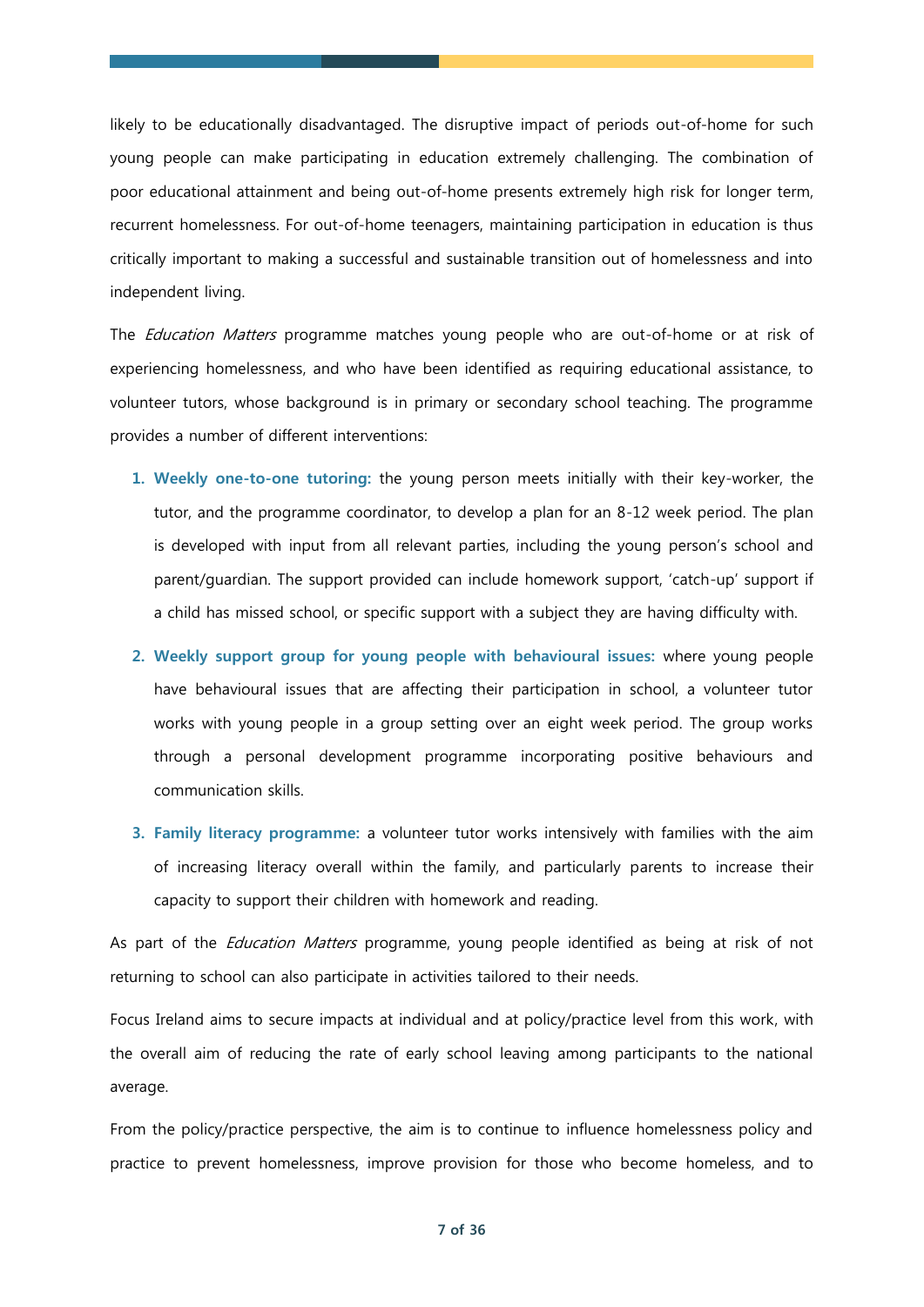secure sustainable transitions out of homelessness. Focus Ireland is implementing a detailed monitoring framework to capture robust empirical evidence of participant impacts to demonstrate the programme's added value to decision makers.

The programme has attracted the attention of educational policy makers (in part) because it seeks to build upon current provision, with the aim of enhancing effectiveness and securing better, more sustainable outcomes, for this particularly vulnerable group. This research paper aims to place this work within the broader context of policy and practice to tackle educational disadvantage in Ireland.

# **2.3 Overview of paper**

Section 3 provides a brief overview of some relevant literature on the relationship between socioeconomic and educational disadvantage, the policy framework for addressing that in Ireland, as well as some pertinent findings from international literature.

Section 4 provides a detailed description of key official data on educational disadvantage, against which the *Education Matters* programme could benchmark its outcomes. As this is the purpose of this section, indicators with potential in this regard are discussed in more detail, with a brief overview of other key markers for educational disadvantage.

Finally, Section 5 draws the key findings together and makes some recommendations in relation to impact and outcome monitoring for the relevant strand of the *Education Matters* programme.

# **3 Educational disadvantage**

The purpose of this section of the paper is to overview key findings from relevant literature in the Irish context on educational disadvantage, so as to locate the *Education Matters* programme within the broader policy framework, research findings on the dynamics of educational disadvantage, and on the factors that have been identified as successful in addressing educational disadvantage.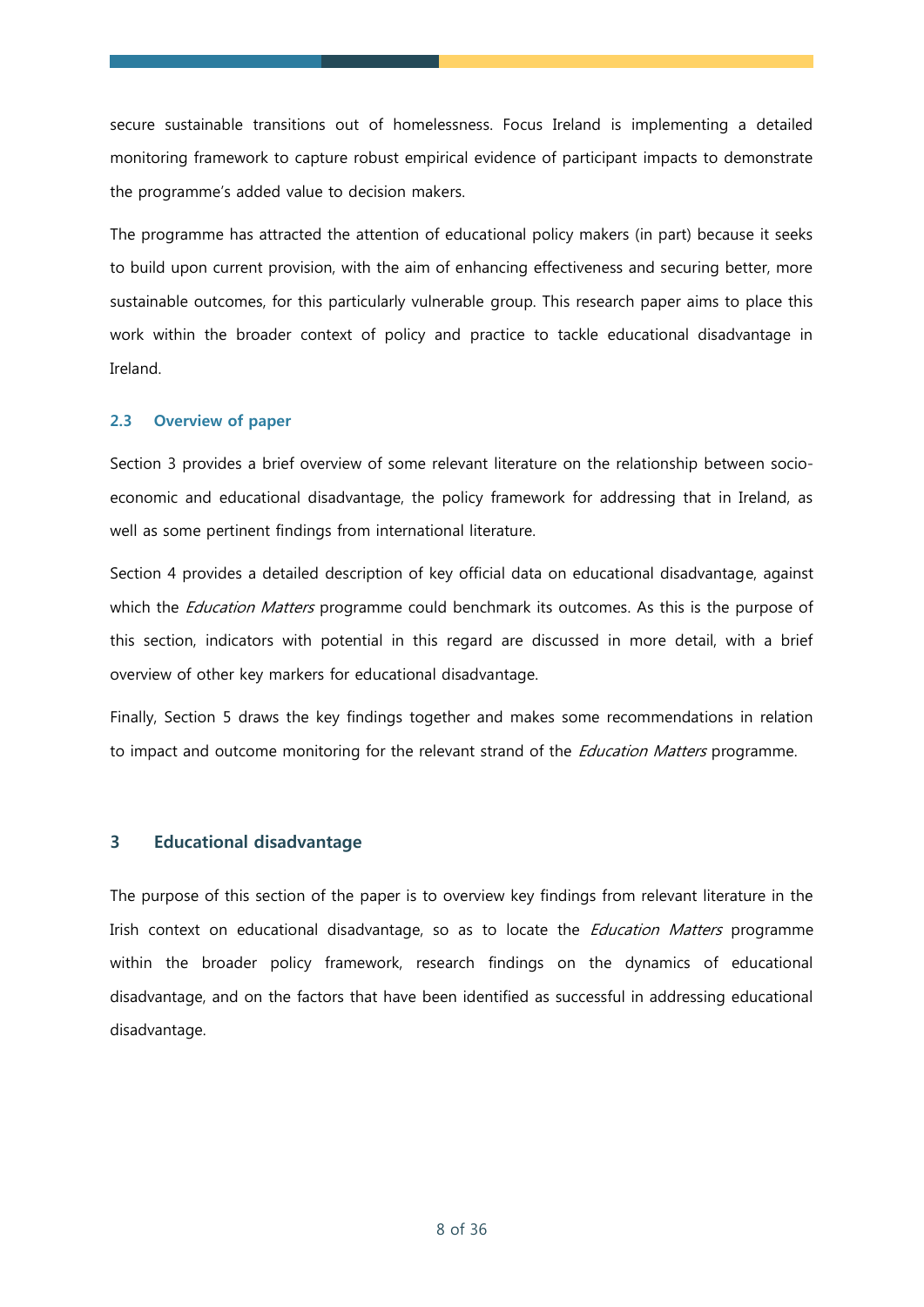#### **3.1 Context: policy on educational disadvantage in Ireland**

"Since the 1990s, policy to address educational disadvantage in Ireland has centred on the targeting of additional resources and supports towards schools serving disadvantaged populations" (Smyth et al., 2015:vi).

The main policy mechanism is the Delivering Equality of Opportunity in Schools (DEIS) programme – under the aegis of the Department of Education – along with the School Completion Programme (SCP) and the Home School Community Liaison (HSCL) service – under the Educational Welfare Service in Tusla, the Child and Family Agency.

DEIS was introduced in 2006, consolidating a number of earlier stand alone programmes. The rationale underpinning this approach is that of a 'multiplier effect' i.e. that schools serving students with a high concentration of socio-economic disadvantage have poorer academic outcomes, even taking social background into account. DEIS provides additional funding (relative to the level of disadvantage), along with other resources including literacy and numeracy programmes, and support with school planning to schools in the programme<sup>5</sup>. The most disadvantaged urban schools also have smaller class sizes, while DEIS secondary schools and urban primary schools can access the SCP and HSCL (Smyth et al., 2015:vi).

This policy framework has a number of implications in relation to the *Education Matters* programme.

The first relates to the availability of data. Administrative data in a wide range of social policy areas is generally collected to implement and monitor policy. While more detailed longitudinal studies are increasingly available in Ireland e.g. the Growing Up in Ireland survey, much of the data regularly published by statutory sources is concerned with monitoring and evaluating public policy programmes.

The identification of schools for inclusion in the DEIS programme for example is based not on an analysis of disadvantage at student level, but on reports submitted by school principals on the level of disadvantage in their school population. Similarly, a 2014 survey to inform a resourcing model of mainstream schools, with a particular focus on socio-economic disadvantage, was also completed by school principals. Of note in this regards is that the non-response rate to questions

<sup>&</sup>lt;sup>5</sup> Smyth et al. (2015:iv) note that there were 657 primary and 193 post-primary schools in the DEIS programme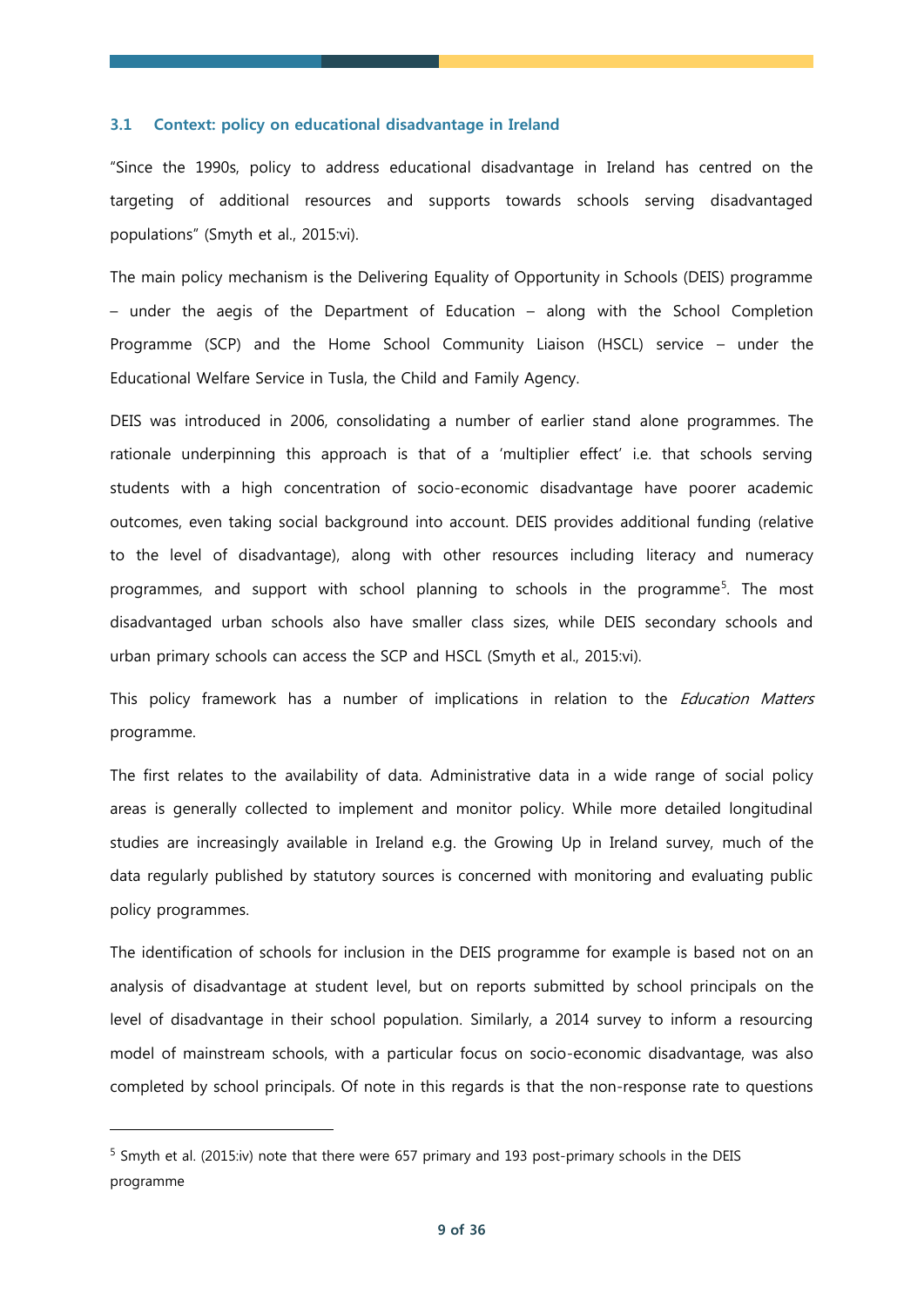on socio-economic indicators was "fairly high" (Weir & Denner, 2016:4-5). While Weir & Denner (2016:17). find that the responses to the survey are generally in line with central data sources, indicating the responses are accurate, the data are not readily available for analysis at individual student level.

In sum, much of the data collected on the interplay between socio-economic and educational disadvantage in Ireland is for the purpose of identifying schools where a multiplier effect is likely to apply, and to compare the performance of schools who receive additional support with those that don't. The data is collected to identify and asses the relative performance of schools (as an aggregate of student outcomes) rather than individual students.

As Smyth et al. (2015:76) put it "the lack of data on individual student background means that we are unable to … compare students from disadvantaged backgrounds who attend DEIS schools with students from disadvantaged backgrounds who attend more socially mixed schools". Because of the lack of data on individual students' social profile it is "difficult to measure the achievement gap specifically for disadvantaged students, and to capture the additional effect of the concentration of disadvantage in a school on achievement (the so-called 'multiplier effect')" (2015:ix) .

It also means that more detailed analysis, for example of the incidence of educational disadvantage in students who are homeless or at risk of homelessness, is not possible from administrative sources.

A second consideration relates to an issue already flagged in Focus Ireland's analysis of children in homeless families: many were not attending schools supported to address educational disadvantage. Smyth & McCoy (2009:58) find that "a considerable proportion of young people from disadvantaged backgrounds attend non-DEIS schools. School targeting alone cannot, therefore, address the needs of all children and young people in the relevant groups". They argue that there is a "need for joined-up planning and provision between education, health and welfare services in addressing the holistic development of children". This finding has relevance for the Education Matters intervention.

### **3.2 The dynamics of early school leaving**

The literature on educational disadvantage establishes a clear relationship between socioeconomic disadvantage and poor educational outcomes; a dynamic that contributes to the inter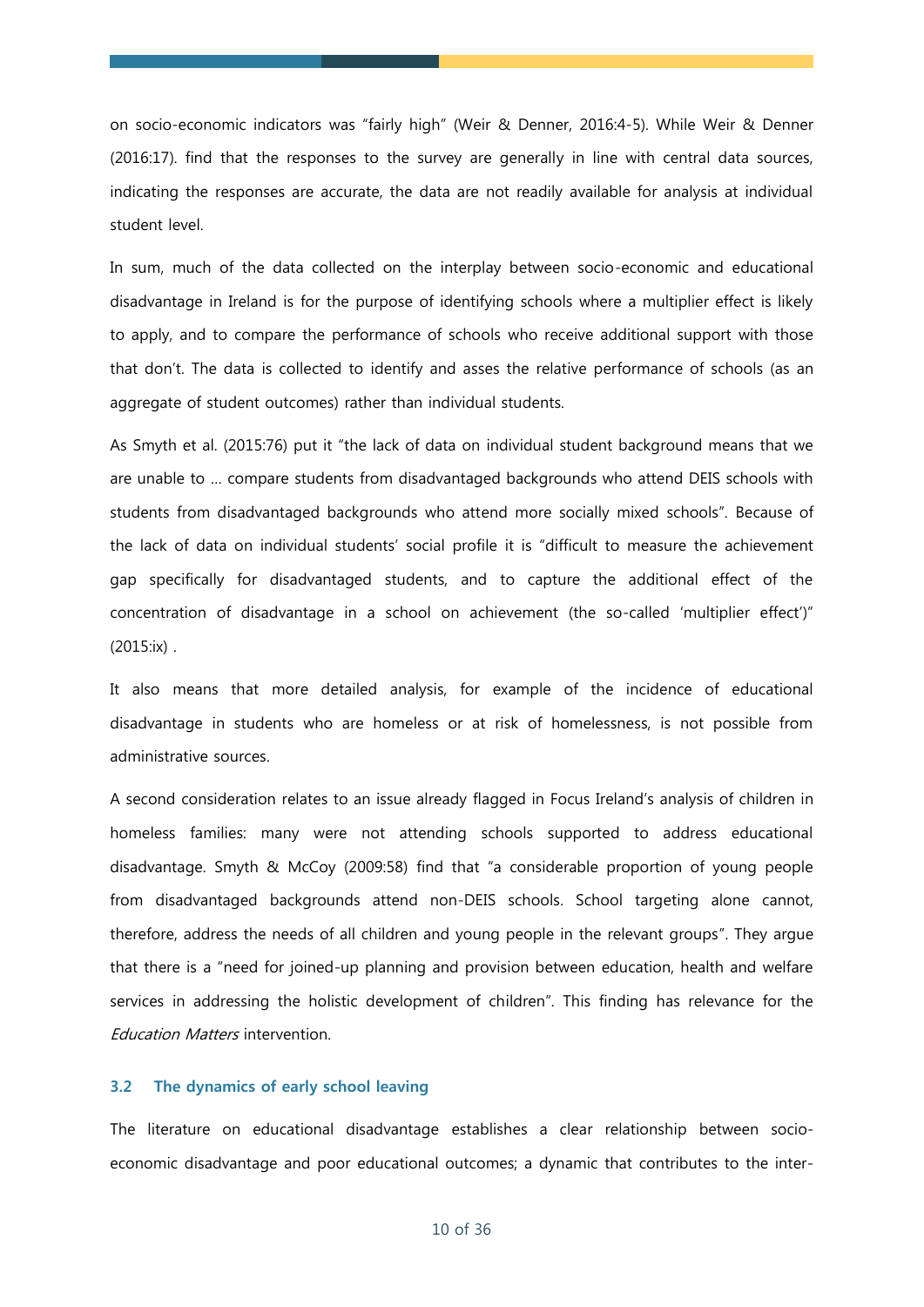generational reproduction of poverty. In perhaps the most recent piece of analysis to consider this issue (albeit focusing on the resourcing needs of schools) Weir & Denner (2016:8-9) confirm the relationship between students' socio-economic backgrounds and their educational achievement<sup>6</sup>. Their analysis finds that "all of the socio-economic variables are negatively and significantly related to all of the educational outcome variables … students from poorer home backgrounds tend to perform more poorly than their more affluent counterparts in the JCE overall, as well as in the individual subject areas of English and mathematics".

Staying in school is clearly a necessary (albeit not sufficient) component of all efforts to combat educational disadvantage. As Byrne & Smyth (2010) note, preventing early school leaving has been a central goal of policy to tackle educational disadvantage in Ireland.

Byrne & Smyth's  $(2010)$  study used data from the Post-Primary Longitudinal Study  $(PPLS)^7$ , supplemented with a specific follow-up of early school leavers to explore the *dynamics* of early school leaving in Ireland. Their analysis confirms a number of pre-existing understandings around early school leaving, but contributes to a better understanding of how the various risk factors interact, and which are most salient.

The Department of Education & Skills (DES) has now published the second in a series of reports tracking early school leavers a year after they leave school<sup>8</sup>; the focus of this report is primarily on the next destination for students who leave school early, however there is also some information in the reports relevant to the dynamics of early school leaving.

The Growing Up in Ireland survey – the national longitudinal study of children in Ireland – has recently published the first of its 'Key Findings' series in relation to the child cohort at 17/18 years of age, which looks at education and early work experiences.

<sup>6</sup> Weir & Denner's (2016) report analyses a survey of 723 post-primary schools which was conducted in 2014 to inform the resourcing of mainstream schools offering the Junior and Leaving Certificate, with particular reference to the school's socio-economic context. The survey focused mainly on the socio-economic characteristics of families in each school, and was completed by school principals.

 $<sup>7</sup>$  The PPLS follows a group of young people in twelve case study schools from their entry to secondary</sup> school

<sup>&</sup>lt;sup>8</sup> The reports are based on a detailed analysis of students on the Post-Primary Pupil Database who were enrolled in DES-aided post-primary schools, focusing on students who were enrolled in secondary school in a particular academic year, but not a year later. The most recent report (2016) relates to the cohort of pupils who were enrolled in years before the final year of senior cycle in 2010/11 and who were not enrolled in the 2011/12 academic year.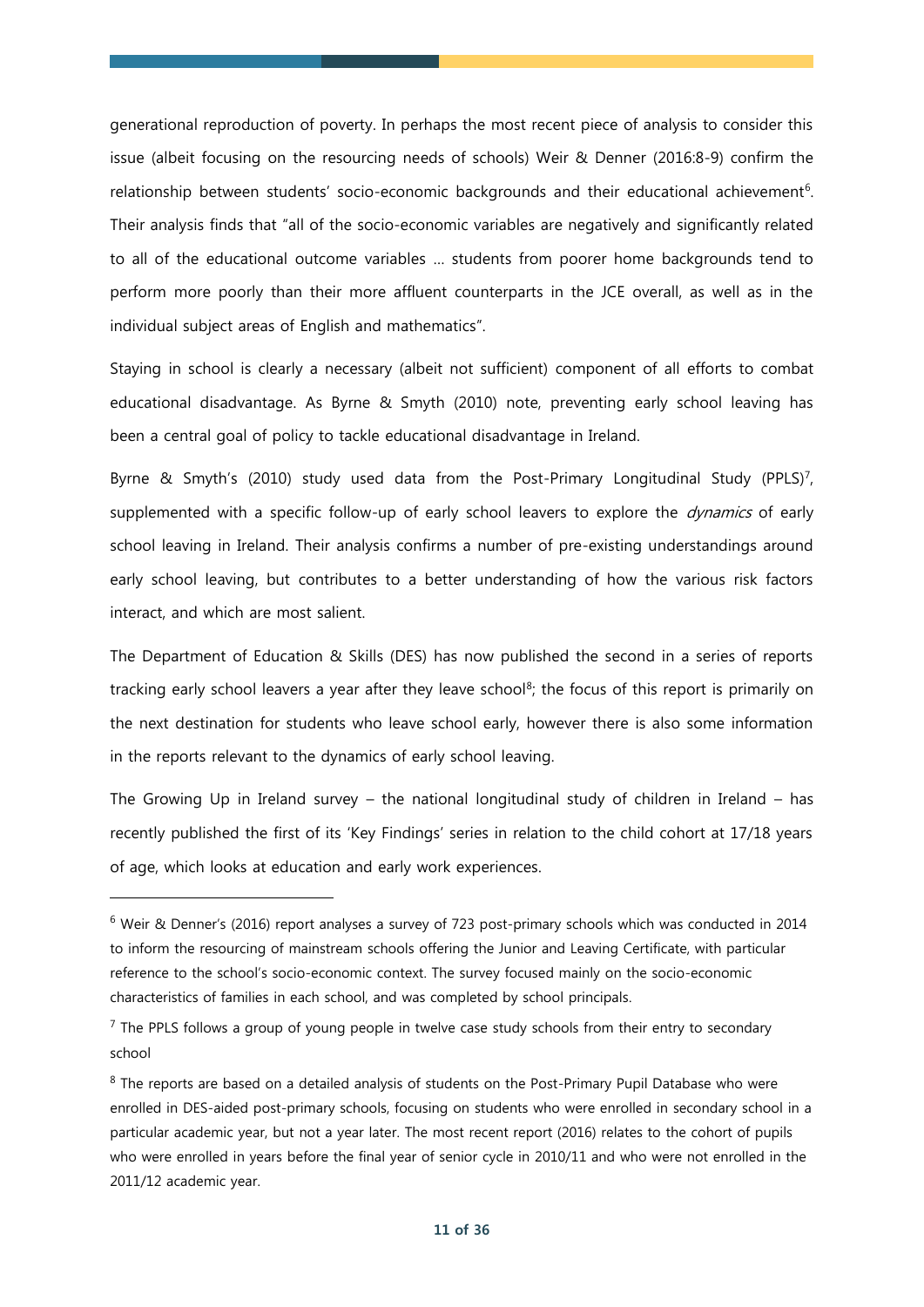The key findings from Byrne & Smyth's study are outlined below, supplemented with information from the DES Early Leavers report, and findings from Growing Up in Ireland.

- **Gender:** school drop out has long been established as a gendered phenomenon and this was reflected in the PPLS, with 15% of boys dropping out compared to 9% of girls; even within the same school, boys were more likely to drop out than girls (Byrne & Smyth, 2010:47). However, girls tend to leave earlier than boys: in the first or second year of junior cycle, less than 20% of boys dropped out, but the figure was over 20% for girls; just under a quarter of girls left after the third year of the junior cycle, compared to just over a fifth of boys (DES, 2016:6-7).
- **Socio-economic background:** the highest dropout rates were found among young people from non-employed, semi/unskilled and skilled manual households; hence early school leaving is particularly prevalent among boys from working class backgrounds. Members of minority group(s) were also more likely to leave school early e.g. just under a quarter of Travellers in the PPLS left school early, compared with 10% for the settled population<sup>9</sup>. 'Newcomer' or immigrant children<sup>10</sup> were also found to have a much higher drop out rate, with a fifth of students in this group leaving early compared to 11% of children of Irish parents (Byrne & Smyth, 2010:49).
- **Academic ability:** students who start secondary school with low test scores in reading and maths were found to be "significantly" (p.50) more likely to drop out of school early: a third of the lowest scoring group left school early, along with a substantial portion of those in the second lowest group; in contrast, very few students with the highest maths scores dropped out. Byrne & Smyth (p.50) caution that early school leaving cannot simply be reduced to academic ability: school completers are found across all performance levels, and even within the lower performing students, considerable variance was found across schools for students with similar levels of academic ability.
- **Variation by school type:** significant variation across the sample schools was found, confirming previous research on school drop out in Ireland. While early school leaving was much more

 $9$  Note that this is likely an underestimation of early school leaving in the Traveller community, as it's based on students who did make the transition to secondary school.

 $10$  Newcomer or immigrant parents are defined in this instance as children both of whose parents are not Irish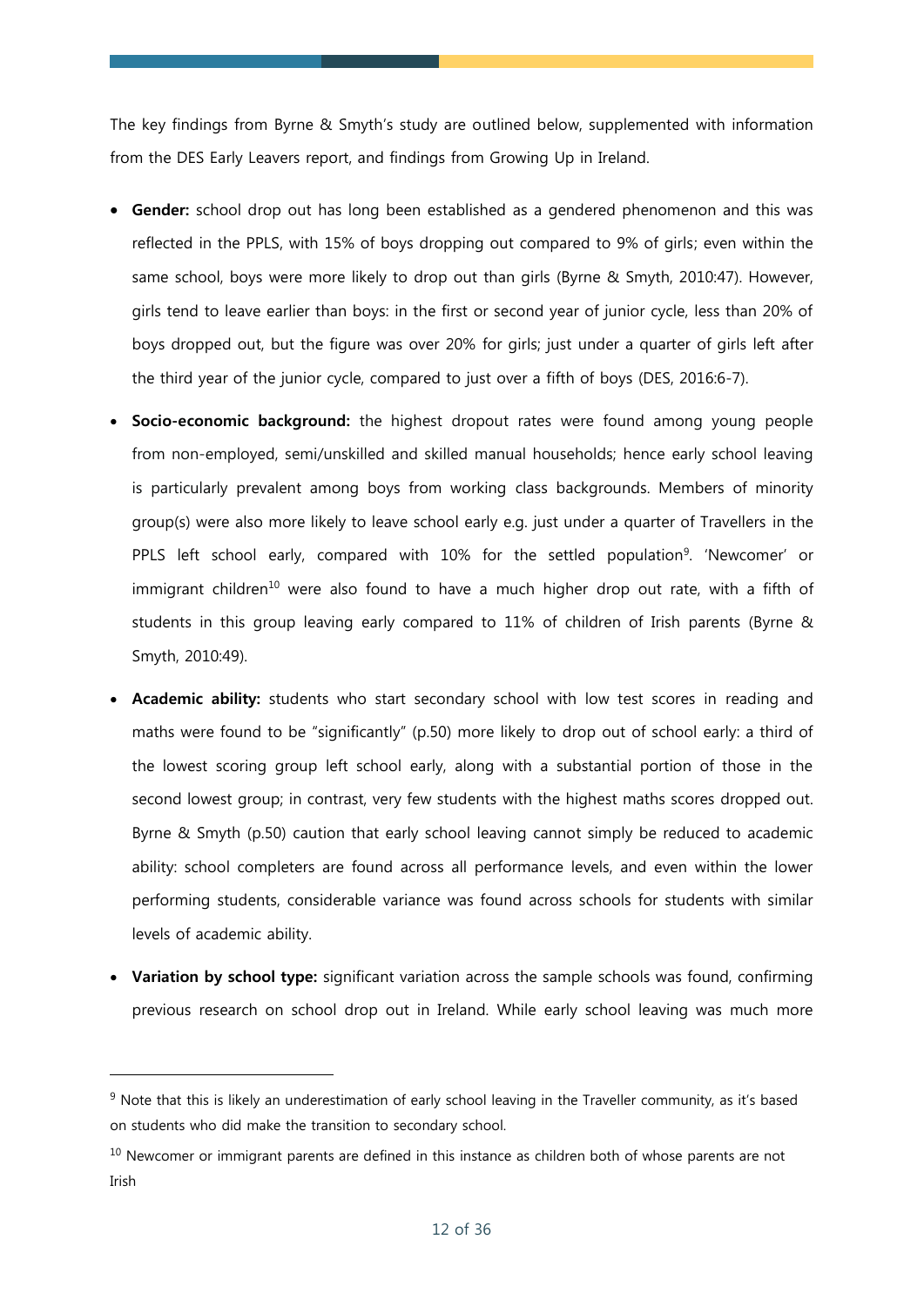prevalent in schools with students predominantly from a working class background, Byrne & Smyth (p.47-48) also note variation among schools with a similar intake profile.

**Transition to secondary school:** "integration into social networks within the new school setting appears to play a positive role in promoting school completion" (Byrne & Smyth, 2010:50-1). Students who had very little idea about what to expect from secondary school were more likely to drop out: 27% of those who had 'very little' idea of what to expect in post-primary dropped out, compared to 11% of those who had 'some idea', and 19% of students who said they had 'a good idea'. Students who didn't have any of their primary school friends with them in secondary school were also more likely to drop out: 22% compared to 15%, as were students who knew no-one in their school in the first year (22% compared to 16%).

Continuity in curriculum from primary to secondary school also appeared to be significant, with the lowest drop out rates among students who found Irish, English and/or Maths 'about the same' in secondary as in primary school. Of note is the finding that there were somewhat higher drop out rates among those who found material *easier* in first year than primary school, which Byrne & Smyth (2010:52-3) attribute to "the lower level of academic challenge found among students allocated to lower stream classes". Finally, while almost a fifth of students who didn't get their choice of subjects went on to drop out, this was the case for only 9% of students who did get their chosen subjects.

- **Relations with teachers:** a clear cut relationship was found between patterns of negative teacher-student interactions and early school leaving, with drop out preceding more negative relations with teachers; a finding confirming earlier research on the topic cited by Byrne & Smyth (e.g. Smyth, 1999; McCoy, 2000). A negative teacher-student relationship was more prevalent even in the early part of first year among students who subsequently dropped out.
- **Misbehaviour & discipline:** Significant differences in misbehaviour levels were found between early school leavers and other students, apparent as early as the end of first year<sup>11</sup>. Being late for school, or repeatedly absent from school, is highly predictive of early school leaving: e.g. a quarter of those who truanted in first year went on to drop out of school early, compared with a rate of a tenth for those who hadn't. "Early school leaving is preceded by a period of gradual

 $11$  Byrne & Smyth (2010, p.52) find that this "applies across all forms of misbehaviour; the exception to this pattern is 'messing in class' which is not predictive of early school leaving".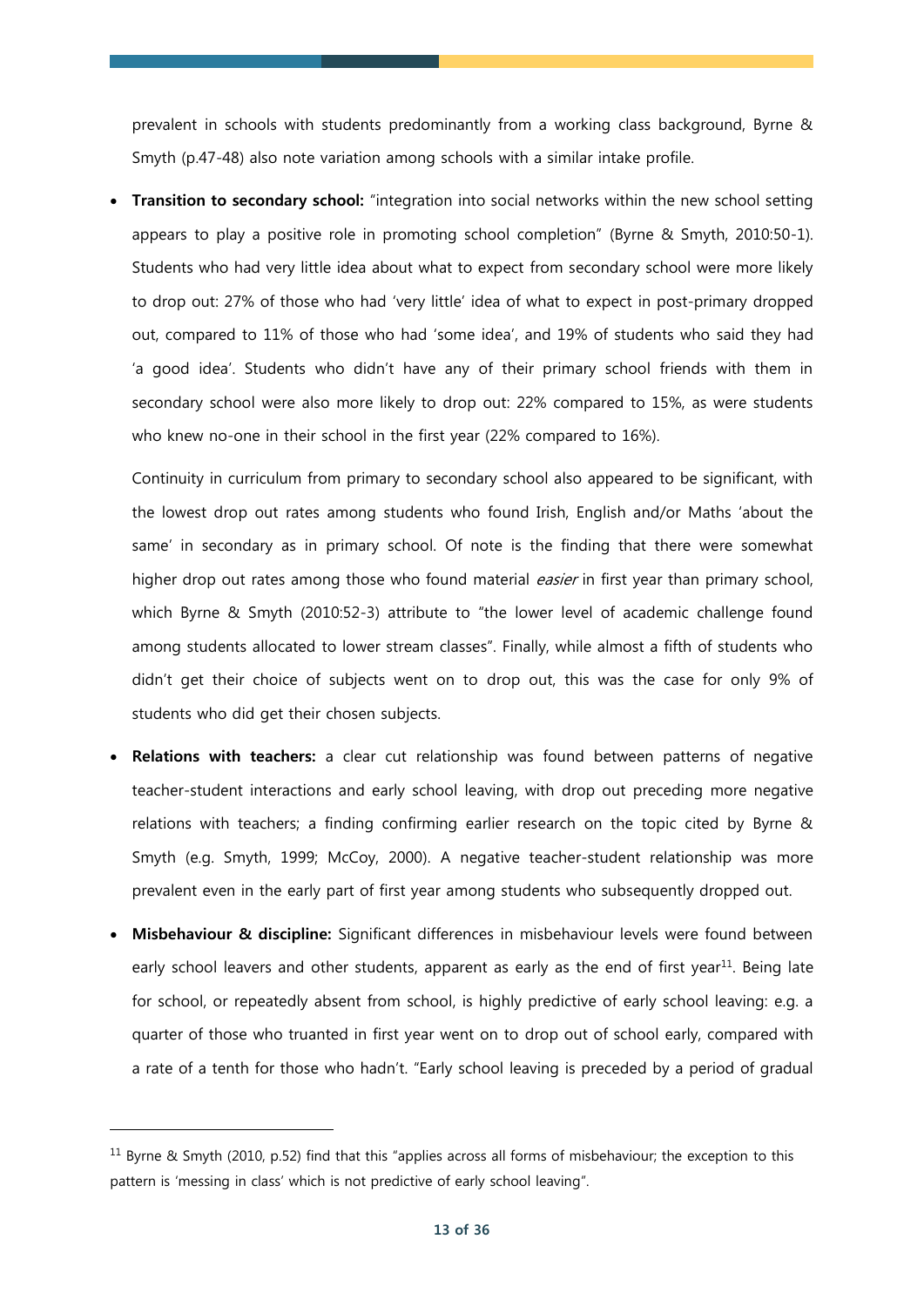withdrawal from school involving being late for school, absenteeism and truancy" (Byrne & Smyth, 2010:53).

Students who were frequently in trouble for not following school rules were more likely to drop out early: 17% of those repeatedly (>3 times) in trouble in first year left school early compared to 7% for students who never got into trouble. More than a quarter of students who received detention frequently in first year dropped out, compared to 7% of students who had never received detention. Four in ten of the students who had been suspended from school subsequently dropped out of school.

GUI (2016:6) finds that students from the most socially disadvantaged families ('never worked') reported more negative experiences with teachers than students from the most socially advantaged backgrounds ('professional/managerial/technical'): they were significantly more likely to say they were given out to for misbehaving in class (24% compared to 11%), or because their work was 'untidy or late' (24% compared to 15%). They were also less likely to report having been praised by a teacher for work well done (52% compared to 60%) or been told by a teacher that their work was good (63% compared to 76%).

- **Relationships with other students:** Byrne & Smyth (2010:54-57) found that students who had experienced repeated bullying at the start of first year were much more likely to drop out of school. Early school leavers were also more likely to report feeling anxious and isolated at the beginning of first year, which the authors attribute to bullying, as these differences aren't apparent at other time points. However, there wasn't a difference in being bullied at other stages in the school cycle, nor was being seen as (un)popular among class mates associated with early school leaving.
- **Student attitudes towards teachers and school:** Byrne & Smyth (2010:57) find that over the course of first year, differences emerge between students who go on to drop out and those who don't in the degree to which they report liking school and their teachers. By third year, early school leavers are more negative about school and teachers than other students. GUI (2016:5) found that "attitudes towards school and teachers varied significantly by social class. Young people from the most socially disadvantaged homes had more negative views of teachers and, especially, school – 39% of the most socially disadvantaged 17/18-year-olds disliked school compared with 19% of those in the most socially advantaged group "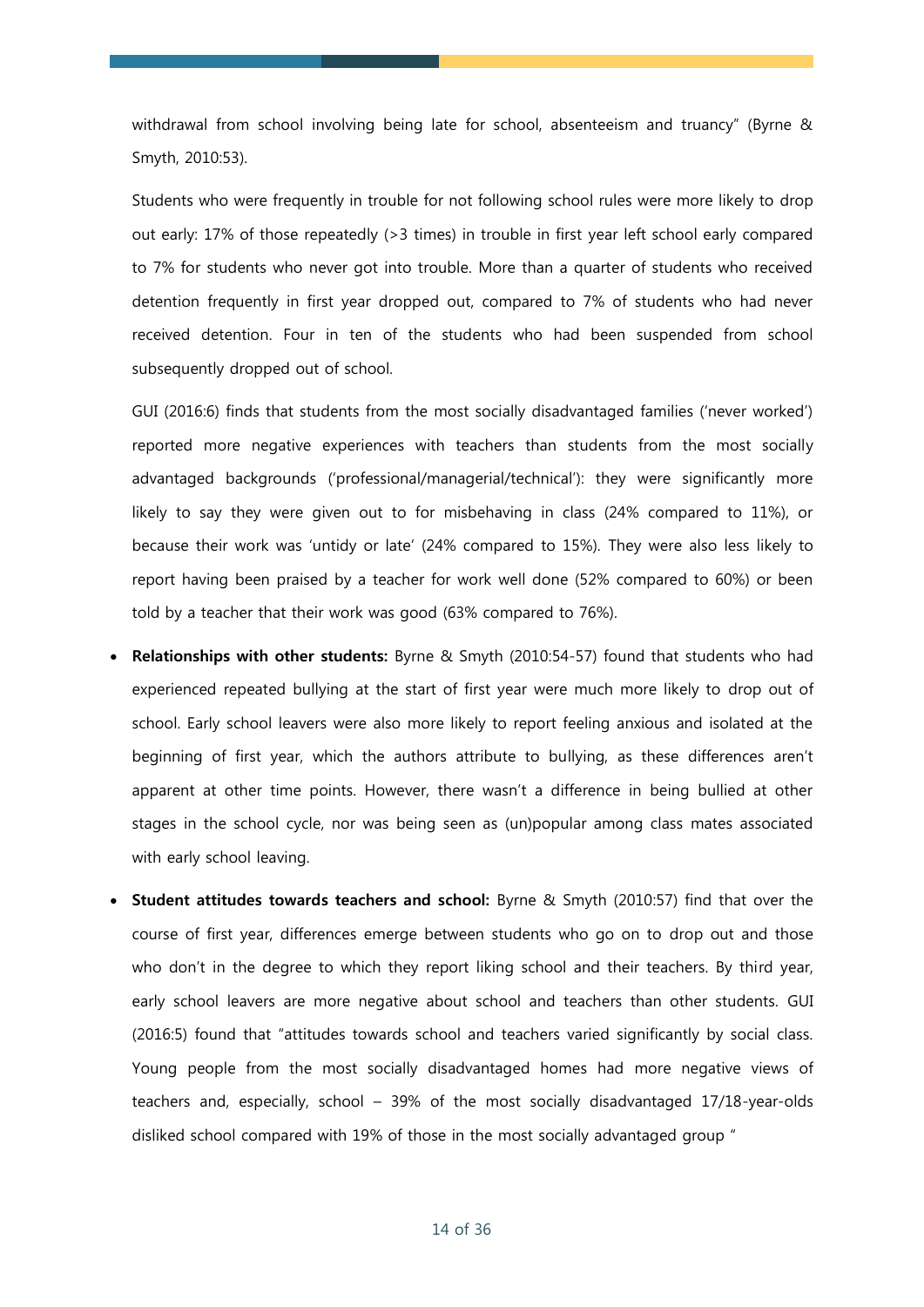- **Academic orientation:** early school leavers had a more negative academic self image, were more inclined to feel unable to cope with schoolwork, even from first year onwards. Students who invest little time in homework are also disproportionately likely to drop out early: over a third who spent less than a half an hour on their homework per evening a the start of first year dropped out early, compared to a tenth of those who spent over two hours a night. Unsurprisingly, a third of students who intended only to complete the Junior Certificate left school early compared to 5% who wanted to continue to degree level (Byrne & Smyth, 2010:54-57). In this context, it is worth noting that the GUI (2016:4) found that "63% of 17/18 year-olds in the highest income quintile were taking grinds in their Leaving Certificate year compared to 33% of young people from families in the lowest income quintile".
- **Parental involvement:** perhaps surprisingly, Byrne & Smyth (2010:59) found only two aspects of parental involvement were associated with early school leaving. Firstly, 33% of students who reported that their parents 'never or hardly ever' talked with them about how school was going subsequently dropped out, compared to 16% for those who had these conversations 'several times a week'. Secondly, how frequently students had dinner with their parents was also significant: 33% of students who did this 'never/hardly ever/a few times a year' left school early, compared to 13% among those who had dinner with their parents 'several times a week'.
- **Out-of-school activities:** Students who work part-time during junior cycles are more likely to leave school earlier; drop out rates are particularly high (25%) for those who work during first year. This finding is consistent with previous research showing that part-time work may act as a 'pull' factor for early school leaving. Involvement in sports was not found to be significant, which is not in line with previous research indicating that this promoted a send of 'ownership', thereby improving retention. Byrne & Smyth (2010:60-61) attribute this to a changed policy context, with the School Completion Programme facilitating greater access to such activities in working class schools; while cautioning that such measures are, in and of themselves, unlikely to be sufficient to ensure retention.
- **School organisation:** Byrne & Smyth (2010:61-62) find "dramatic differences" in drop out rates depending on whether schools allocated students to classes on the basis of assessed ability: only 7% of students in mixed ability classes dropped out of school, compared to 60% of students who had been allocated to a lower stream class in junior cycle. Even when controlling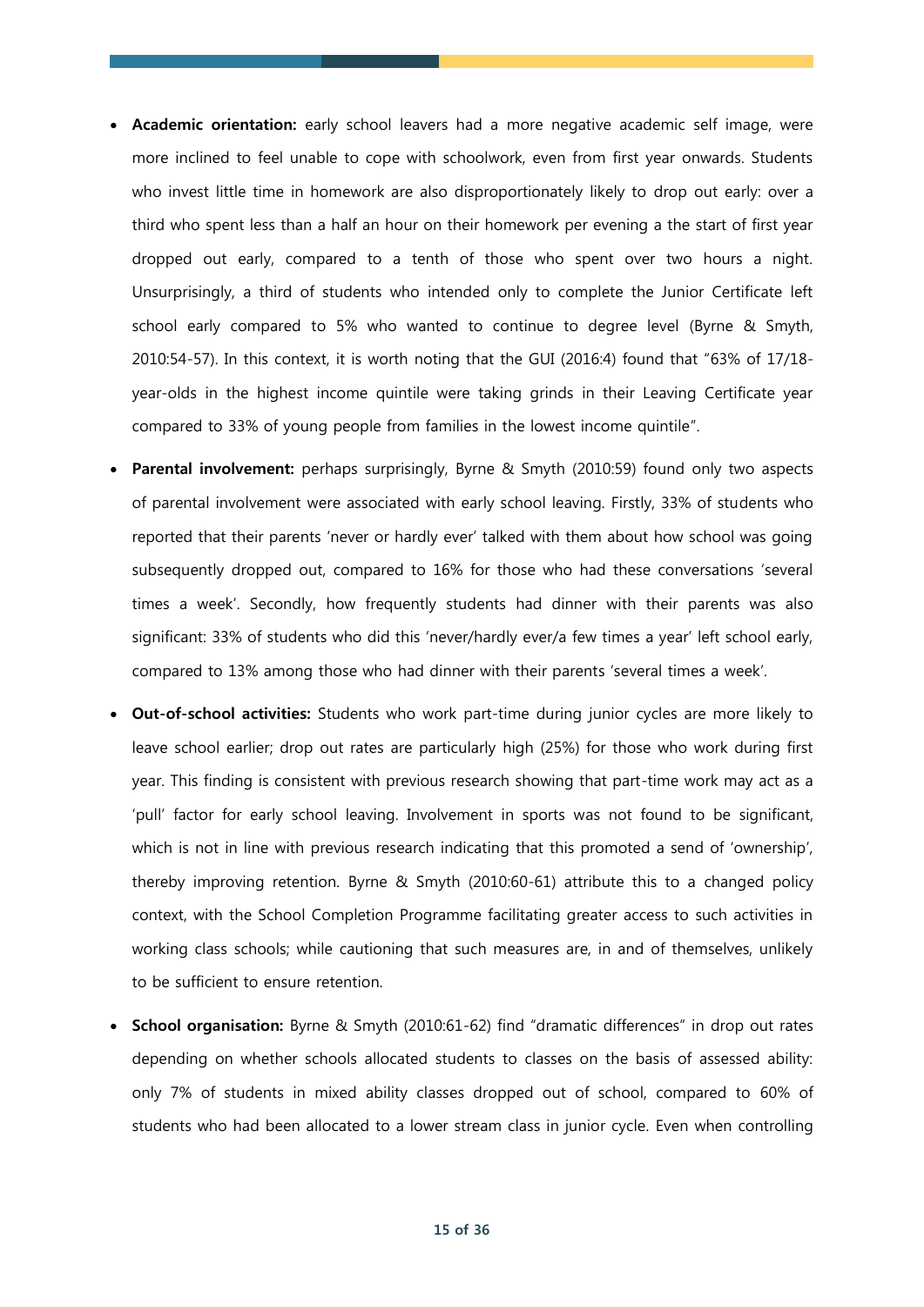for individual academic ability<sup>12</sup>, students from lower streamed classes were more likely to drop out than students of similar ability allocated to other classes.

Byrne & Smyth also conducted a multivariate analysis (p.63-66) to explore factors influencing early school leaving controlling for initial differences between students.

The analysis confirmed that rates of early school leaving are highest among boys, members of the Traveller community, newcomer students, and those from working class and non-employed backgrounds.

Adding reading score on entry to secondary school shows, unsurprisingly, that those with higher scores are less likely to drop out. The analysis also shows that the higher drop out rate for members of the Traveller community is mainly attributable to their lower reading scores on entering secondary school. This does not hold for newcomer students, who have higher drop out rates even controlling for academic ability. Social class differences are also less marked when reading scores are factored in, however, all else being equal, students from higher professional or farming backgrounds have lower rates of drop out, while those from non-employed families have higher rates.

When school experiences are taken into account, class allocation at junior cycle is found to have the strongest impact. Even controlling for social background and initial ability, students in mixed ability classes had the lowest drop out rates, while the highest rates were for students in lower streamed classes. The analysis identifies a number of school factors which predict early school leaving, controlling for social background, ability and class allocation. Of particular relevance for this paper are difficulties in coping with schoolwork; not liking school; higher levels of misbehaviour; being 'given out to' frequently by teachers; and being bullied during the transition to secondary school.

Finally, factoring in student engagement and motivation shows that the amount of time spent on homework is "significantly predictive", with those who spend least time most likely to drop out, and vice versa. Students with higher educational aspirations by second year are also less likely to leave school early. The analysis finds that middle class students and those with higher reading scores are less likely to drop out because of their higher aspirations and engagement in schoolwork – a finding that suggests the *Education Matters* programme is well targeted on the

 $12$  By comparing outcomes only for students in the lowest 40% in terms of reading scores across class types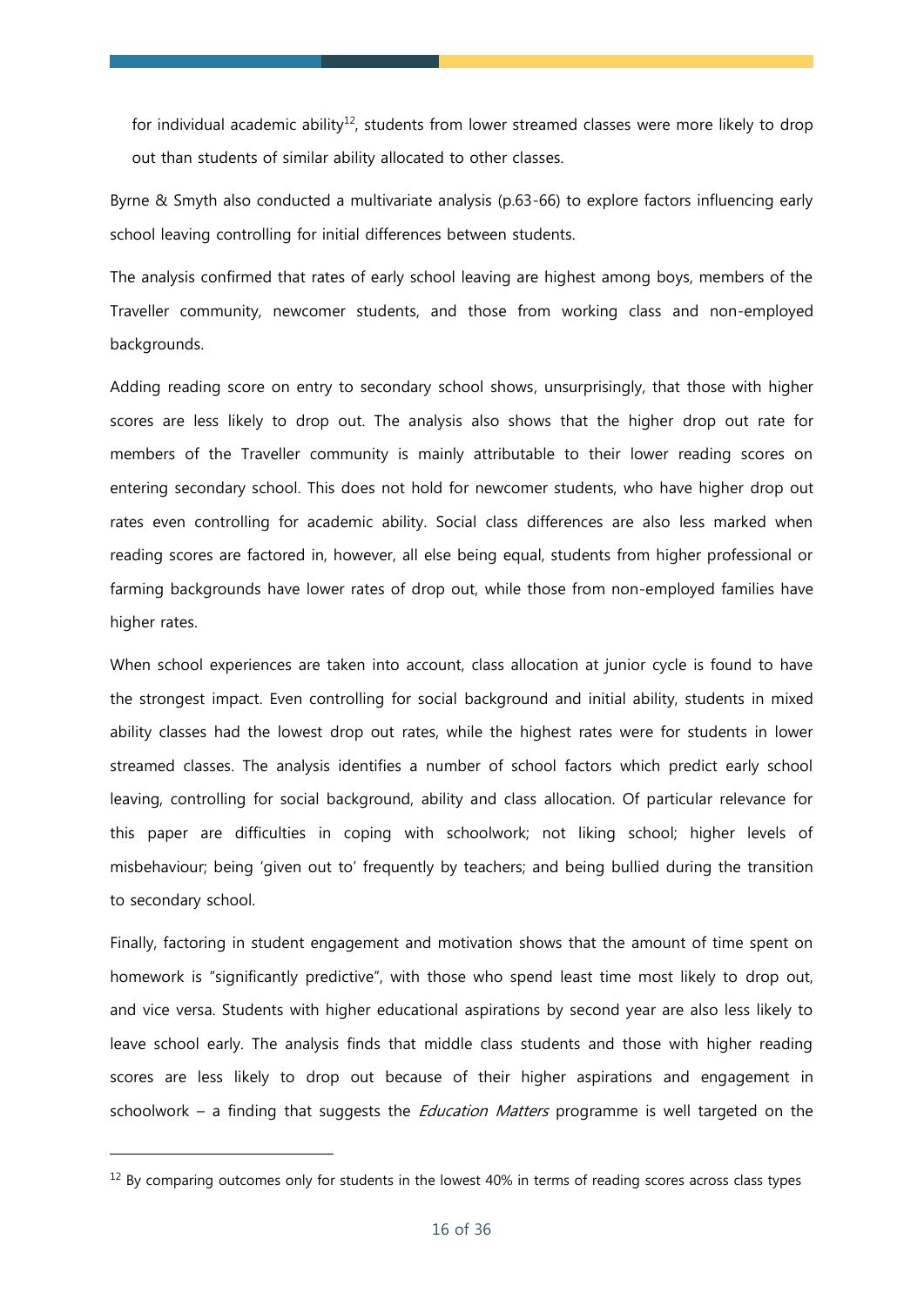factors that can mitigate against early school leaving. The authors further note that school climate appears to actively shape student motivation: students who have negative relationships with teachers seem to withdraw from engagement with school work, which subsequently leads them to leave school early. (Byrne & Smyth, 2010:63-66).

The conclusion is clear: "early school leaving is influenced by social class background, with the highest rates of drop out found among young people from non-employed, semi/unskilled manual and skilled manual households. Social class should not be considered in isolation from gender since it is largely working-class boys who leave school early. As with gender differentiation, part of the explanation of the social class gap in early leaving resides in the greater tendency of workingclass students to experience the school climate as negative and to be allocated to lower stream classes"(Byrne & Smyth, 2010:66-8) . GUI (2016:11) notes that "one of the most concerning issues" to emerge from the analysis "is the extent to which attitudes towards and performance in the education system are related to various measures of social advantage", concluding that "additional interventions may be needed to reduce the apparent dependency of educational outcomes on family characteristics such as social class and income".

What is also apparent is that this is a process, which occurs over time, and which with appropriate intervention, can be halted: "There are clear indications that school drop-out is the result of a long-term accumulative process of disengagement from school. … For many young people, leaving school is preceded by a gradual withdrawal from school life, comprising being late for school, being repeatedly absent from school, and truanting" (Byrne & Smyth, 2010:68). While their analysis identifies a number of school specific factors that are active in this process of disengagement; it is also clear that the interventions provided under Education Matters are well targeted on critical factors in the process of early school leaving.

### **3.3 What works? Evidence on addressing educational disadvantage**

While it is not the purpose of this paper to provide a comprehensive overview of policy and practice to tackle educational disadvantage, it is useful to review some key findings on policy in this area, to distil relevant learning for the *Education Matters* programme.

In their study of educational disadvantage, Smyth & McCoy (2009:3-5) report on findings in relation the three "main strands of policy designed to counter educational disadvantage" noting that these have been subject to the "most rigorous empirical analyses":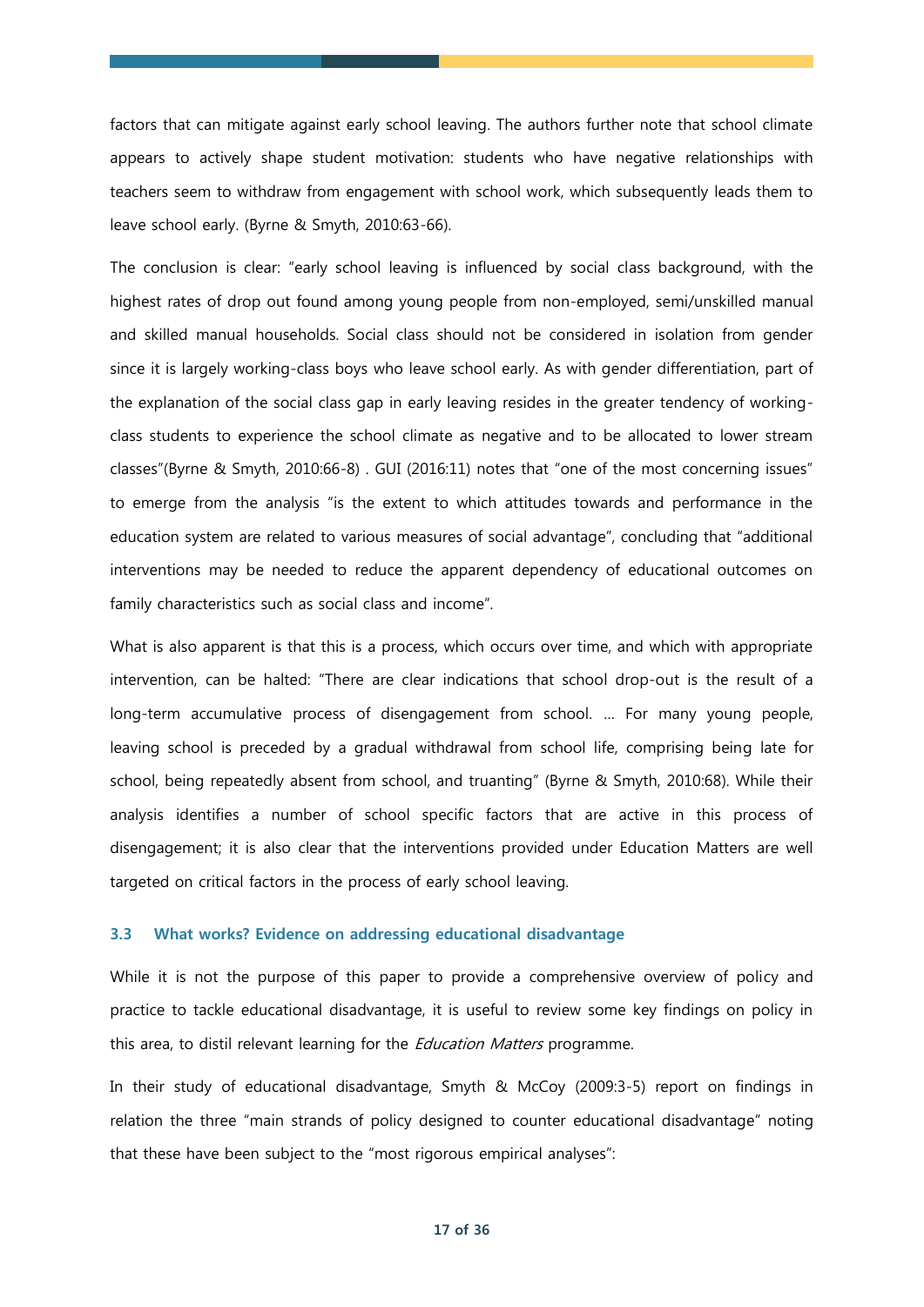**Early childhood education:** robust findings on the critical value of high quality early education and care for pre-school children are now well established in the literature, and have been demonstrated to have both a short and long-term positive impact on educational retention and attainment, most particularly for socio-economically disadvantaged groups: systematic evaluation of these programmes in the USA "indicates that they are the most cost-effective way of reducing educational inequality".

Given Focus Ireland's (2016a) findings that almost four in ten children living in emergency homeless accommodation, this is a critically important dimension of counteracting the impact of a period of homelessness on a young child's future development. While such interventions are outside the scope of this paper, the recent decision to provide 25 hours' of free childcare for children aged 0-5 in homeless families<sup>13</sup>, should be noted as a positive development. This initiative, co-designed by Focus Ireland with the DCYA, has the potential to mitigate the impact of a period of homelessness on the educational trajectory of young children.

 **Measures to boost academic achievement:** measures in this strand of interventions include things like smaller class sizes (e.g. as is the case for the most disadvantaged urban schools under DEIS), intensive literacy and/or numeracy programmes etc.

The evidence on class size is contentious, as it can be difficult to isolate the impact of class size from other relevant factors (and provision for children with learning difficulties is often in smaller classes); it is also of less relevance to the focus of this research: class size is not an issue Focus Ireland can impact upon in the context of this project.

However, providing intensive literacy and/or numeracy supports have generally yielded positive outcomes, and in "particular reading programmes with cooperative learning at their core tend to be more successful". Smyth & McCoy (2009:4) cite the *Success for All* programme in the USA, which involved intensive reading activities and close liaison with parents in schools serving disadvantaged communities (albeit this programme focused on children in the early years). While the *Education Matters* programme is targeted on older students, the inclusion of a 'family focused' element in the programme appears appropriate.

<sup>&</sup>lt;sup>13</sup> From January 2017, pre-school children whose parents are homeless and those transitioning out of homelessness into permanent accommodation are entitled to access 25 hours of free (parents cannot be asked for 'top-ups' or co-payments) childcare per week (including 15 hours on the free preschool programme if applicable). This provision also includes a daily meal.<http://www.dcya.gov.ie/viewdoc.asp?DocID=4073>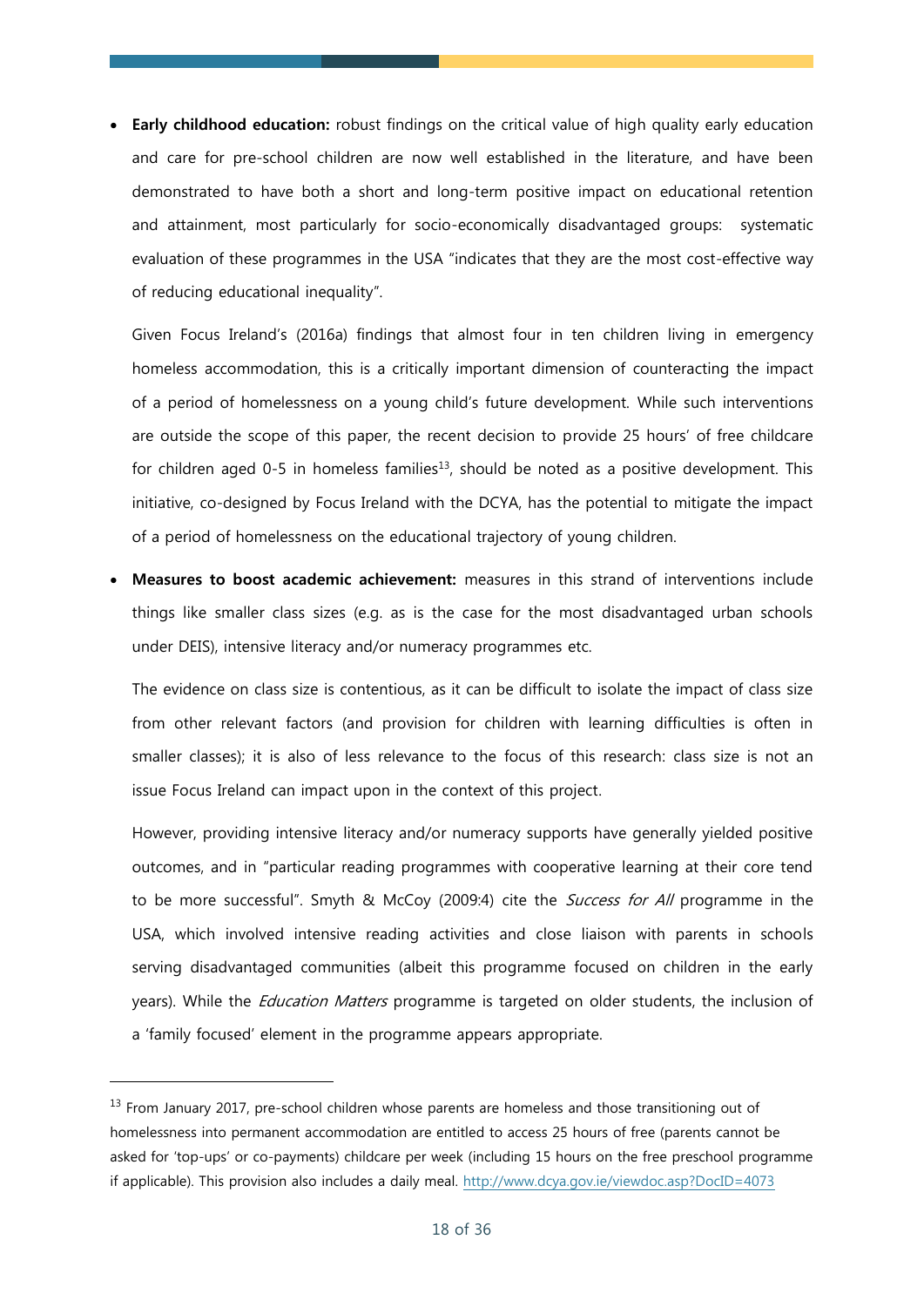**Additional resources for schools serving disadvantaged students:** this third type of intervention targets additional resources at disadvantaged schools and/or areas; the approach taken by the DEIS programme in Ireland. Smyth & McCoy (2009:5) cite a number of examples of such programmes internationally<sup>14</sup>, but note that evaluations have shown mixed, or relatively poor outcomes. For example, they cite Benabou et al.'s (2006) finding that such resourcing produced "no significant effects on student achievement and school completion within the second level sector" in the France, and note that research in the US context, finds that while such funding is associated with improved student achievement, it is not of a sufficient scale to close the achievement gap between high and low income students, a not dissimilar experience to the DEIS programme in Ireland. One of the criticisms of this kind of approach is that it fails to take account of the geography of inequality i.e. there can be significant variances within any given area – as is the case in Ireland where we know that a significant proportion of disadvantaged children do not attend DEIS schools – and more fundamentally, that this approach fails to consider disadvantage within the overall process of social inequality.

The focus so far has been on the association between socio-economic disadvantage, and how it interacts with a range of other factors, to produce educational disadvantage. While it is very clear that students from lower socio-economic groups are at much higher risk of leaving school early and/or lower educational attainment, it is also the case that not all students with these disadvantages under-perform: what are the factors that help these students overcome their disadvantage?

This question was considered in an OECD study on 'resilient' students: those students who, although in the lower socio-economic group, perform well academically. The promising message from this study is that disadvantage is not destiny when it comes to education: while the proportion of disadvantaged students that succeed varies considerably across systems, in some<sup>15</sup> countries "close to half of disadvantaged students exceed an internationally comparable benchmark and can be considered successful from an international perspective". Further, "when looking at disadvantaged students that are successful within countries, resilient students' performance is high even when compared to their more advantaged peers" (OECD, 2011:11).

<sup>&</sup>lt;sup>14</sup> For example, educational priority policies in Belgium (Flanders) and the Netherlands, the Zones d'Education Prioritaire (ZEP) in France, the Title I Program in the US and the Disadvantaged Schools Program in Australia <sup>15</sup> OECD (2011:14) cites Australia, New Zealand, Canada, Finland, Japan, Korea and Portugal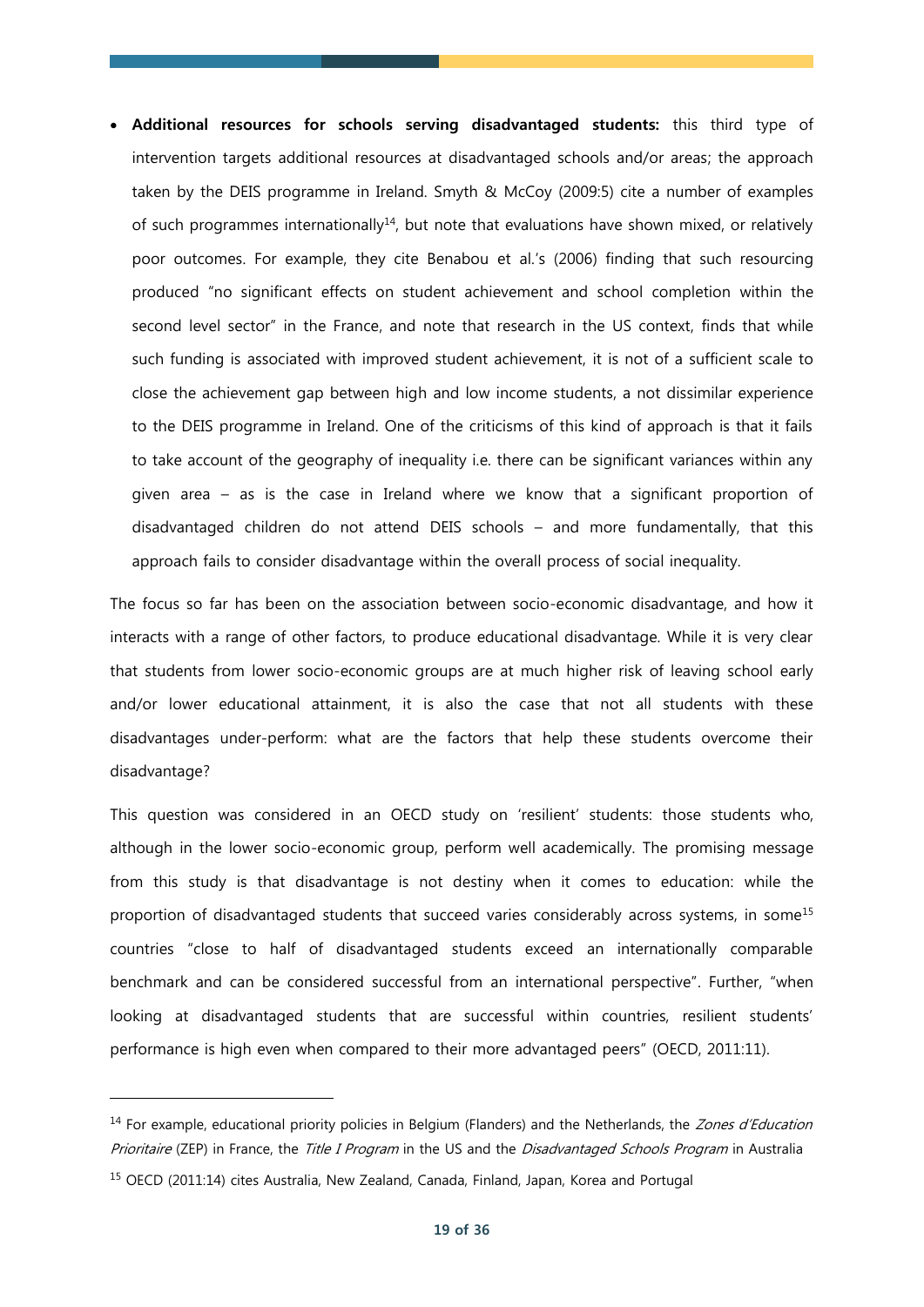The study considered three different factors that could contribute to resilience among students: i) students' approaches to learning; ii) hours spent and lessons taken in school to learn science; and iii) school characteristics. In relation to the latter two areas, OECD (2011:74-78) finds:

- Students attending compulsory science courses perform at higher levels in PISA science assessments than those who don't. Both advantaged and disadvantaged students benefit, but in some countries, disadvantaged students appear to benefit to a greater extent. In eight OECD countries, disadvantaged students benefited most from compulsory courses in biology, chemistry or physics (rather than general science courses); the difference was particularly marked in the case of Ireland (OECD, 2011:73-75).
- Students spending more time in regular science lessons at school perform better; all students are equality likely to benefit from more time in science classes at school.
- Perhaps surprisingly, and with wider application to policy to tackle educational disadvantage in Ireland, is the finding that school characteristics – specifically whether the school is private; competes with other schools for students; uses academic records in admission procedures; whether it provides activities to promote science learning; whether the school has good educational resources were not found to play a significant role in improving performance in the PISA science assessment for either disadvantaged or more advantaged students.

Of greater relevance to this paper, and echoing the findings of both Byrne & Smyth (2010) and GUI (2016), is that "overall, across most countries, disadvantaged students have lower levels of motivation and less positive approaches to learning than their more advantaged peers". Motivation and attitude matters: a strong association was found between self-confidence and general interest in science and higher science assessment scores, across OECD countries – but in a number of countries, the benefit for disadvantaged students was found to be less than that for other students<sup>16</sup>. This finding causes the OECD to caution: "unless policies aimed at promoting greater motivation and positive attitudes to science learning are directed specifically at reducing disparities in motivation and attitudes towards science learning between social groups, this analysis suggests they will result in absolute improvements in science achievement but may contribute to widening existing inequalities in performance across social groups" (OECD, 2011:69-

 $16$  The analysis showed that this was the case for Ireland too, but the differential was small and not statistically significant (OECD, 2011:71)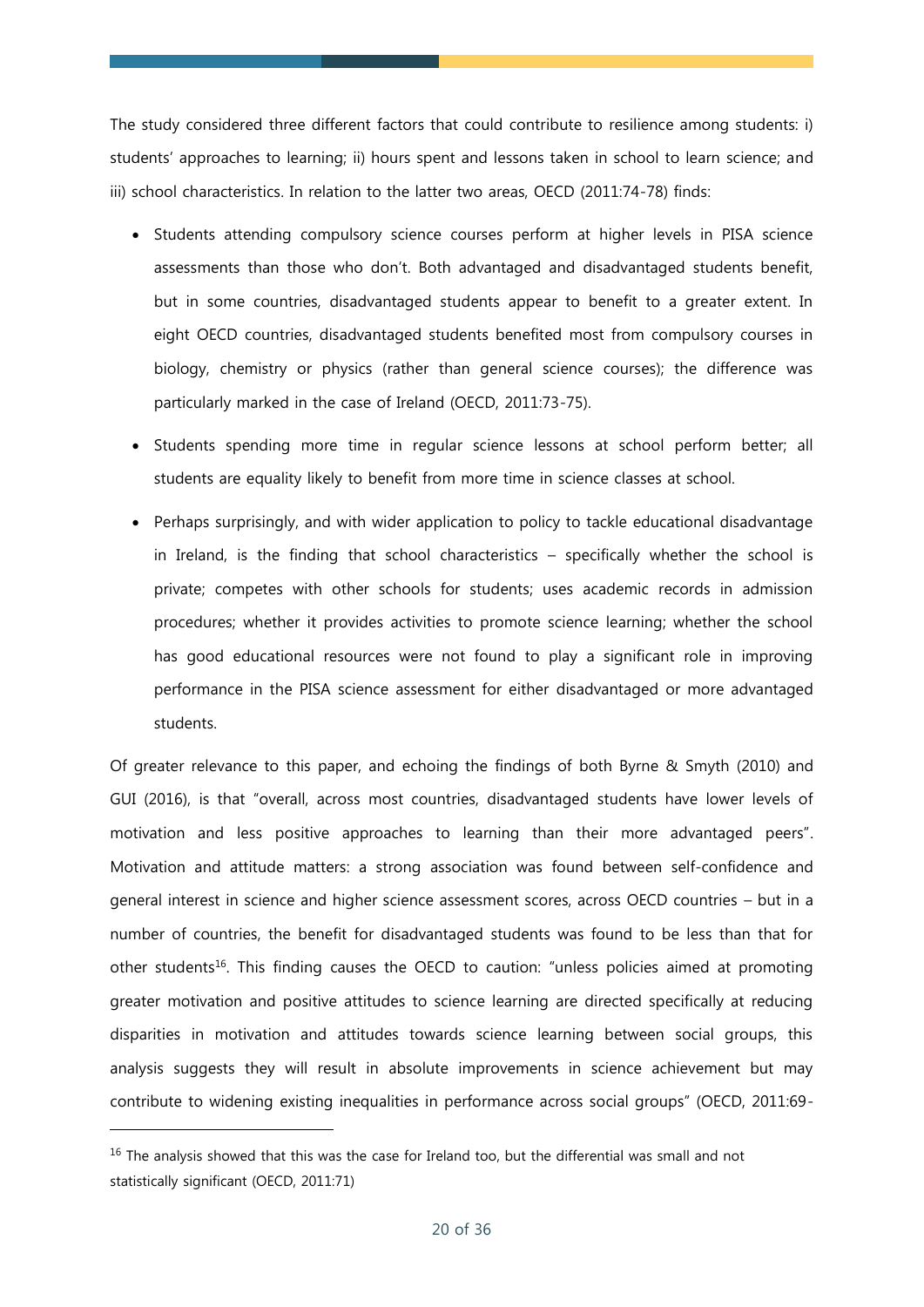78). While these OECD findings relate specifically to science learning, the issues of motivation and attitude are also flagged in broader literature on educational disadvantage (and its relationship with socio-economic disadvantage), suggesting that the targeted approach adopted by *Education* Matters of focusing support on the most disadvantaged students, is appropriate.

# **3.4 Conclusion**

Policy and practice to combat educational disadvantage in Ireland is strongly focused on supporting schools; a key consequence of this is that a) data on individual students is not readily available in a format that facilitates analysis at student rather than school level, most particularly in relation to specific risk factors such as being homeless or at risk of homelessness, and b) a significant proportion of disadvantaged students don't attend schools supported to address disadvantage. This latter area is very under-explored in Ireland, as a result of data deficits, and is an area in which the *Education Matters* programme may be able to contribute some learning: currently, we have very little insight into how the experience of vulnerable students varies in DEIS and non-DEIS schools, and how a programme such as this can address those different experiences during very difficult times in students' lives.

It's clear that a wide range of factors interact in particular ways to contribute to early school leaving and that these build cumulatively to a process of disengagement from school. Socioeconomic factors are found to be strongly associated with educational disadvantage – those from working class and non-employed backgrounds, particularly boys, as well as members of the Traveller community and newcomer students are at particular risk. However these risks are not insurmountable.

Much of Ireland's effort on educational disadvantage is focused on schools, and a number of these findings are relevant to the school system in particular: for example that greater effort be invested in narrowing the gap in reading and numeracy before entry to secondary school (socioeconomic differences become less salient when reading scores are factored in), and that the practice of 'streaming' children into classes based on ability, particularly in schools serving disadvantaged communities, hinders rather than helps those students at greatest risk.

However, the focus of this paper is on the *Education Matters* programme – what implications do these findings have for this programme? Focus Ireland cannot impact upon students' socioeconomic circumstances, their ethnic/minority status, or their reading score at a younger age, but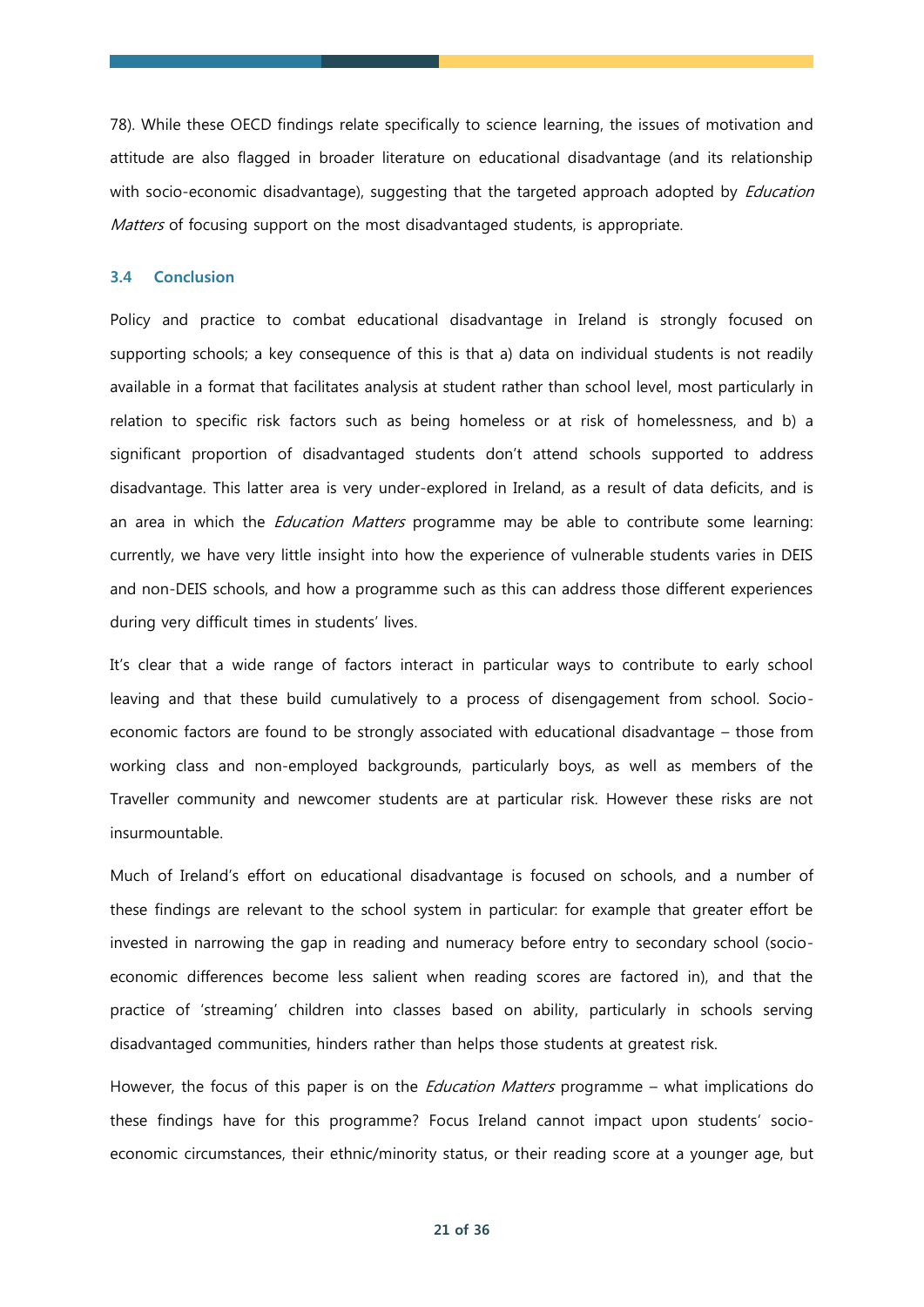controlling for these factors, the research does identify a number opportunities in which the process of disengagement from school can be interrupted.

One key area identified by the literature is that confidence in academic ability, and being motivated to learn, contributes to academic achievement. It's not only attitudinal: those students who invest more time on their homework are more likely to succeed and less likely to drop out. The research also finds that dislike of school develops during secondary school – most children say they like school when they enter secondary school, the differences emerge after that.

The second area that emerges very strongly from the literature is that of relationships with teachers, misbehaviour, being 'given out to' by teachers and rarely receiving praise from teachers.

One finding may have a particular relevance to the *Education Matters* programme is that of bullying, which when it occurred in first year, was associated with drop out, as was having few friends in a new school. Most families who experience homelessness go to considerable length to keep their children in the same school, even if they are living some distance away, in order to minimise disruption. But where classmates become aware of the family situation, or where the child has to move school, the risk of bullying contributing to a negative cycle of withdrawal from school may be significant.

The last area to mention at this juncture is that of family involvement. Children's "educational performance from nine years onwards is consistently related to level of mothers education" (GUI, 2016:11). However the factors that Byrne & Smyth (2010) found to be salient were not to do with parents' academic ability, but the degree to which parents and children interacted with each other around how children were getting on in school, and how frequently they ate dinner together. The experience of homelessness forces many families into closer proximity for much longer periods of time putting family dynamics under considerable strain; while the issue of homelessness is not explored specifically in the literature, the family dynamic would appear to be a particular risk factor in the context of this element of Focus Ireland's work.

Finally, a targeted rather than a more generalist approach to this issue appears well supported by the literature. Given the gender profile of early school leavers, gender should be considered as a 'risk factor' in relation to identifying programme participants, with boys more likely to drop out, but girls more likely to drop out at an earlier stage.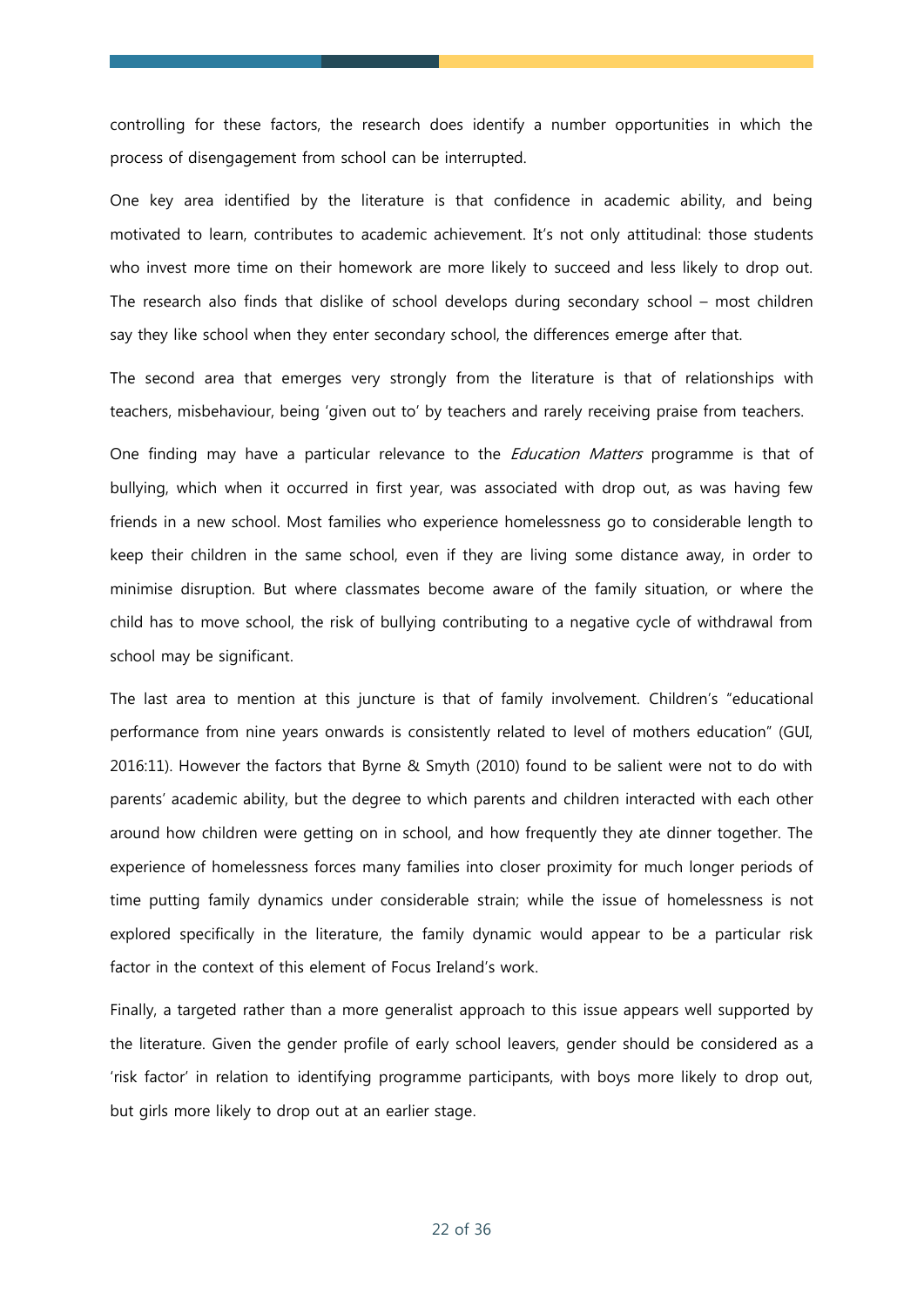#### **4 Key indicators on educational disadvantage**

Weir et al. (2014:3) point to a range of indicators used by the DES as possible target areas for educational disadvantage work (in the context of DEIS); these include student attendance and retention rates, as well as a number of indicators to measure educational attainment, such as literacy and numeracy attainment/progression, achievement in exams for second level students $^{17}$ .

The findings from the literature outlined above make clear the need to interrupt the gradual process of withdrawal that typically precedes early school leaving: it is this process that Focus Ireland's intervention aims to prevent and redirect.

This section discusses various sources of published administrative data that are relevant to this process of disengagement, and which can be analysed by socio-economic status, against which the Focus Ireland programme can benchmark its impact. These are largely the indicators that the Educational Resource Centre (ERC) uses to monitor achievement outcomes on DEIS, as they are centrally available data sources. Note that while the ERC doesn't use attendance data in its formal monitoring, given the dynamics of early school leaving this is both a key marker of success in disrupting the process of educational disengagement, and is publicly available data.

# **4.1 School attendance**

-

Continued attendance at school can pose a very significant challenge for children in families who are homeless. In addition to the significant disruption to family life, temporary/emergency accommodation may not be located in the area in which the family formerly lived, meaning that children can be faced with long (and more costly) commutes to get to and from school. Maintaining children's attendance at school is therefore a key goal for the *Education Matters* programme.

Schools are required, under the Education (Welfare) Act, 2000, to submit data on school attendance to the Educational Welfare Service in Tusla, the Child and Family Agency. Schools submit quarterly data with the aim of identifying problems to enable early intervention<sup>18</sup>, and also

<sup>&</sup>lt;sup>17</sup> As the DEIS programme is school based, additional target areas suggested include fostering parent and community partnerships as well as partnerships between schools and with other agencies. These are not discussed here as they are not relevant to the Education Matters programme.

<sup>&</sup>lt;sup>18</sup> Schools submit Student Absence Reports four times a year in relation to students falling within the following criteria: a student has been absent from school for a cumulative total of twenty days or more; a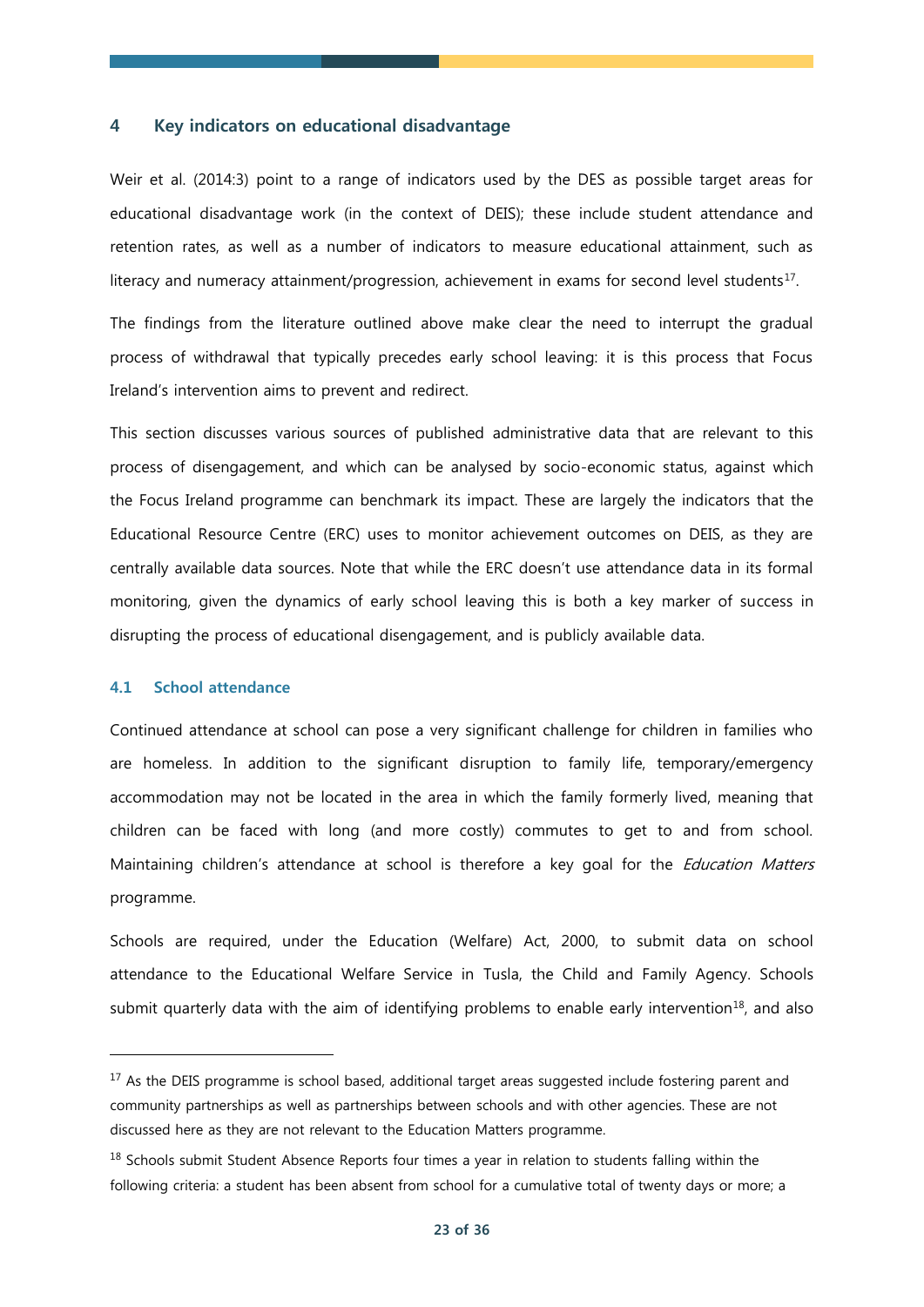complete an Annual Attendance Report. Four variables form the core of the Tusla data-set on school attendance:

- total number of days lost through student absence in the entire school year;
- number of students who were absent for 20 days or more in the school year;
- total number of students expelled (where all appeal processes had been exhausted);
- total number of students who were suspended.

-

No data are collected on student characteristics, accordingly the primary mechanism to monitor school attendance in Ireland does not examine the relationship between school attendance and student characteristics.

Key statistics from the most recent Annual Attendance Report, for 2014-15 (Millar, 2016) in respect of post-primary schools include:

- The percentage of overall student/days lost through absence was 7.7%. Around 26,100 students are estimated to miss secondary school each day, equating to a loss of 13 days from the 167 day school year.
- The 20 day absence rate In post-primary schools was 16.2%. Based on population numbers, this represents about 55,000 post-primary students missing more than 20 days from school.
- All forms of non-attendance were higher in post-primary schools within the School Support Programme (SSP) under DEIS. However, while non-attendance increased in post-primary schools as a whole, there was no increase in either general non-attendance or 20 day absences in DEIS schools.
- 133 students were expelled from post-primary schools in 2014/5, a decrease of 13 on the previous year. The number of suspensions also saw a decrease, from 4.5% in 2012/3, to 4.1% in 2013/4, and falling again in 2014/5 to 3.8%.

It is worth noting that absence rates (student/days lost, 20 day absence rate) are higher in postprimary than primary school. While children in families who are currently homeless are

student's name is to be removed from the school register for any reason; a student has been suspended for a cumulative total of six or more days; the school has expelled a student; a principal is concerned about a student's attendance. [http://www.tusla.ie/services/educational-welfare-services/information-for-schools-inc](http://www.tusla.ie/services/educational-welfare-services/information-for-schools-inc-absence-reporting/reporting-absenteeism)[absence-reporting/reporting-absenteeism](http://www.tusla.ie/services/educational-welfare-services/information-for-schools-inc-absence-reporting/reporting-absenteeism)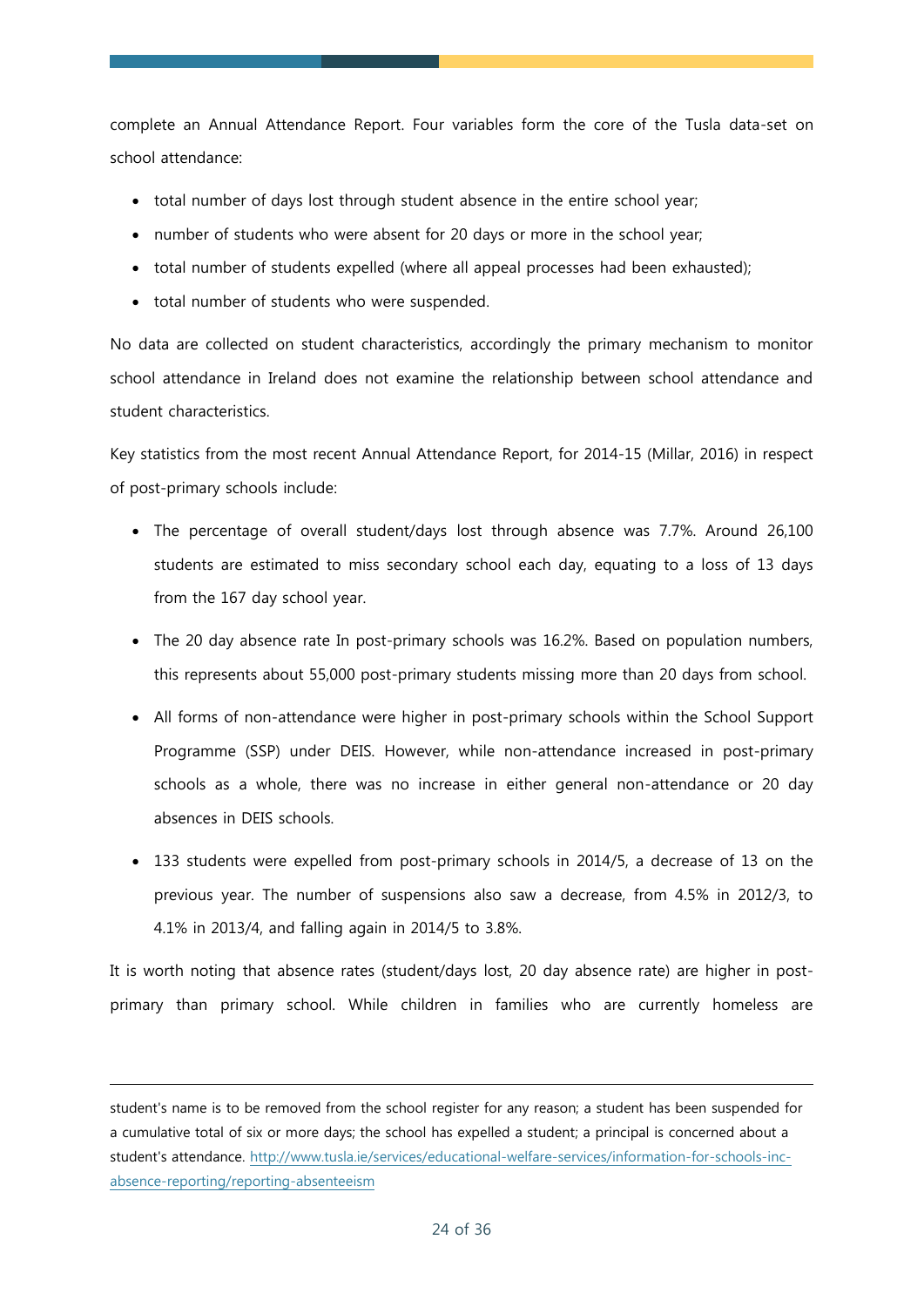predominantly at primary school age and younger, the *Education Matters* focus on educational participation among older children in homeless families appears well targeted in this regard.

| <b>Post-primary schools</b> |                  | 2012/13 | 2013/14 | 2014/15 |
|-----------------------------|------------------|---------|---------|---------|
| <b>Student/days</b><br>lost | All              | 7.7     | 7.5     | 7.7     |
|                             | a) DEIS          | 10.5    | 10.3    | 10.3    |
|                             | b) Other         | 7.2     | 6.9     | 7.2     |
|                             | Difference (a-b) | 3.3     | 3.4     | 3.1     |
| 20 day absences             | All              | 15.5    | 15.4    | 16.2    |
|                             | a) DEIS          | 25.2    | 25.3    | 25.3    |
|                             | b) Other         | 13.8    | 13.5    | 14.2    |
|                             | Difference (a-b) | 11.4    | 11.8    | 11.1    |

**Table 1: Mean percentages of key attendance indicators by DEIS and Other schools**

# Source: Millar, D. (2016a&b)

Millar's (2016a, 2016b) analysis of the annual attendance reports does provide a breakdown between DEIS and non-DEIS schools. While a significant proportion of socio-economically disadvantaged students do not attend DEIS schools, Smyth et al. (2015:vii) note that large scale surveys such as *Growing Up in Ireland* confirm that DEIS schools do differ markedly in respect of "social class background, parental education, household income and family structures of their students". This comparison can be therefore considered a reasonable proxy for the impact of cumulative socio-economic disadvantage on school attendance rates.

This analysis demonstrates very marked differences in attendance between the two groups of schools (Table 1), with both indicators considerably higher among DEIS schools. However, DEIS schools have made better progress in improving attendance rates, so that the difference between schools serving very disadvantaged students and others has narrowed over the last three years<sup>19</sup>.

# **4.2 School retention**

-

School retention levels at junior and senior cycle are considered important indicators of educational attainment, and are among the indicators used to identify schools for participation in DEIS (Millar et al., 2014:43).

<sup>&</sup>lt;sup>19</sup> Disaggregated data in earlier Annual Attendance Reports were presented in a different format and are not directly comparable.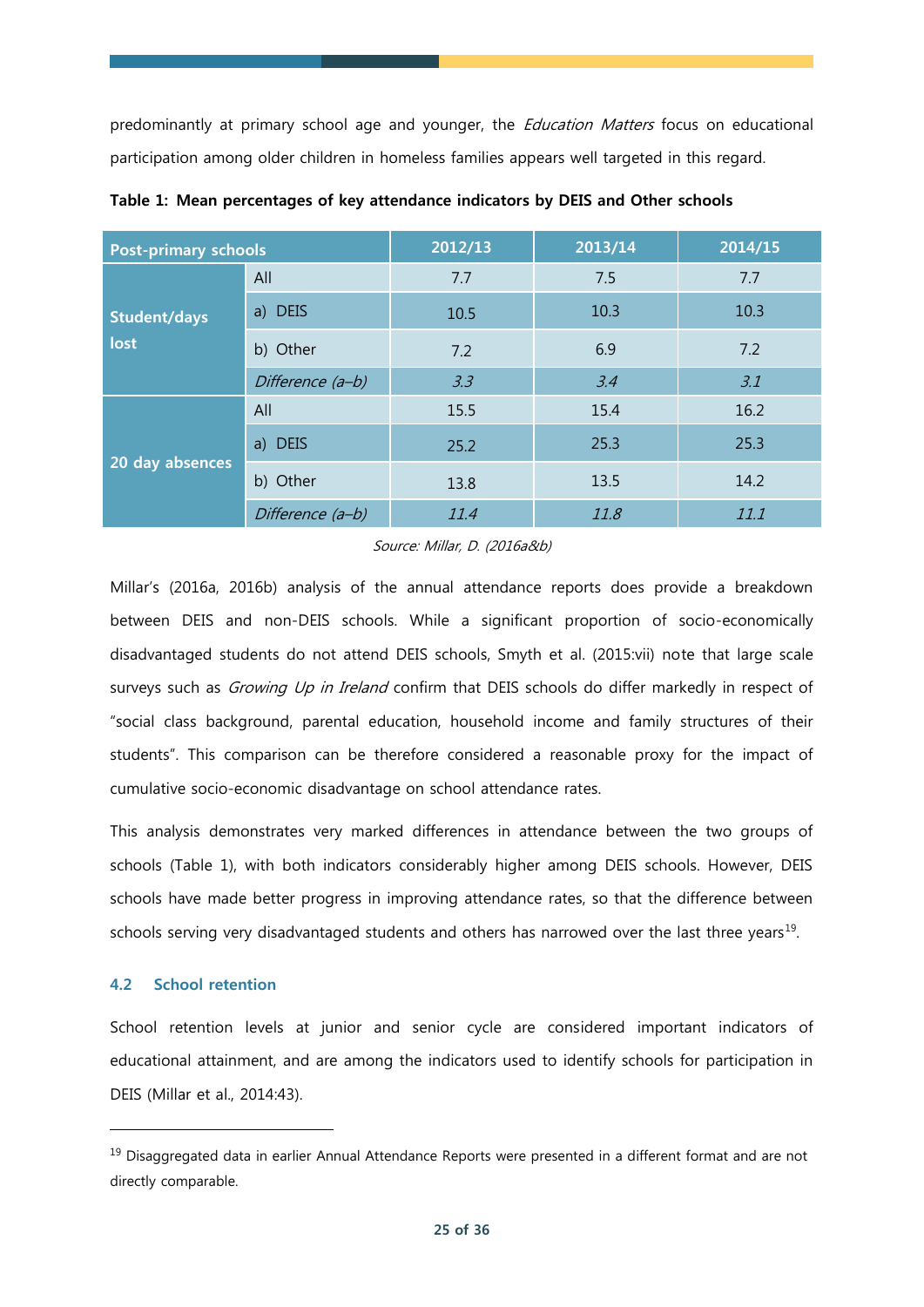The Department of Education & Science (DES) publishes a regular Report on Retention Rates of Pupils in Second Level Schools, the most recent available being for the 2009 entry cohort<sup>20</sup>. Overall retention rates to Leaving Certificate had been on a steady upward trajectory until 2006, when the national rate exceeded 90% for the first time; since then the rate has stabilised at just above 90%.

The DES report disaggregates retention rates between schools supported by the DEIS programme, and others. While the provisos noted in the section on school attendance above hold here too, this comparison is the closest proxy to an indicator on the relationship between socio-economic disadvantage and completing the school and state examination cycle available.

Figures 1 and 2 below illustrate the trends in retention rates to Junior and Leaving Certificate level by DEIS designation over time (DES, 2016).

Looking first at retention to Junior Certificate level, there was a significant improvement in overall retention rates from 2004, reversing the previous trend, before stabilising at just under 97% from the 2007 cohort on. There was significant improvement in DEIS schools, coming from a much lower base in 2004, with a slight decline for the 2009 cohort, compared to the peak which occurred with the 2008 cohort. At 94.3% the retention rate to Junior Certificate in DEIS schools was just 3 percentage points below that for non-DEIS schools for the 2009 cohort, less than half the gap at the low point of 2004.

<sup>&</sup>lt;sup>20</sup> The cohort year refers to the year in which students entered second level i.e. not the year they took the Junior or Leaving Certificate exam. Students require at least 5, and often 6, to be tracked through to senior cycle in order to calculate a retention figure. As retention data work on a 5-6 year cycle, junior cycle retention rates are not reported until the entire cohort has completed senior cycle. (Millar et al., 2014, p.43)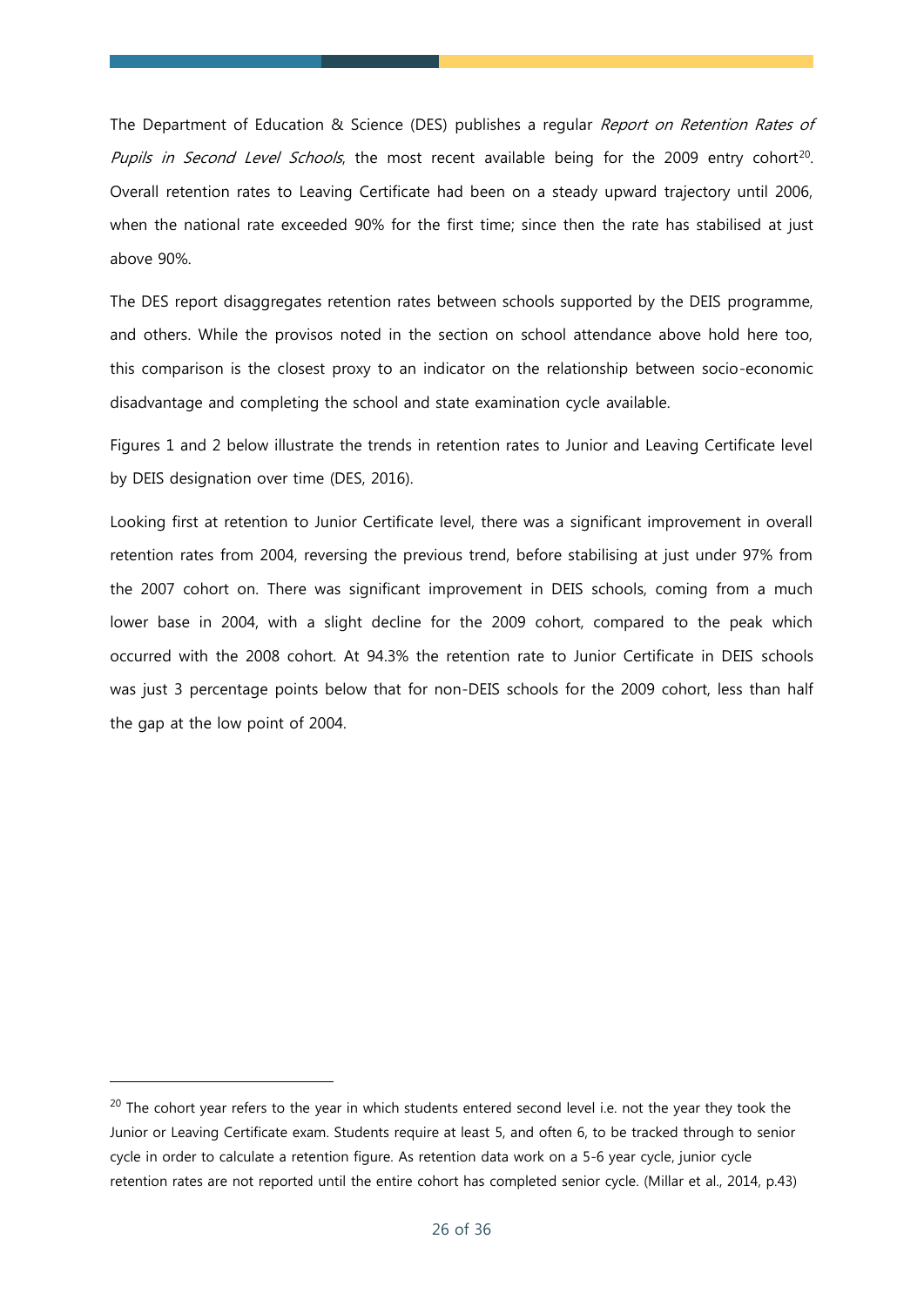

**Figure 1:Junior Certificate Retention Rates by DEIS Designation, 2001-2009 Cohorts** 

Source: DES (2016)





#### Source: DES (2016)

The gap in retention rates to Leaving Certificate has also been narrowing. The retention rate in non-DEIS schools has declined very marginally over recent years to 92%. In DEIS schools the retention rate appeared to stabilise for the 2006 and 2007 cohorts, at just over 80% – over 12 percentage points behind non-DEIS schools. However 82.7% of the 2009 cohort completed to Leaving Certificate; this represents progress: there was an almost 17 point difference for the 2001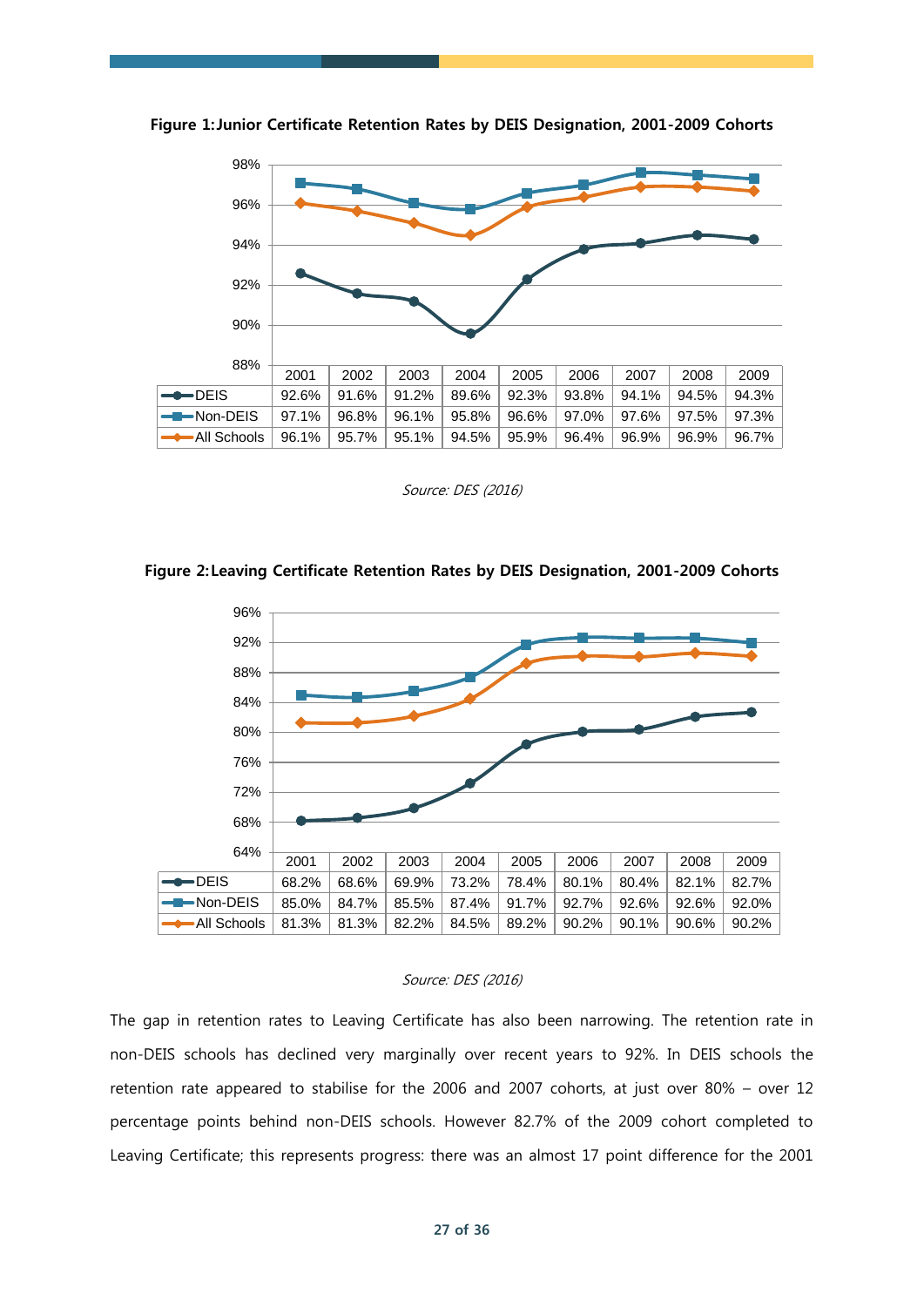cohort. Nonetheless the gap in retention rates to Leaving Certificate between DEIS and non-DEIS schools remains significant at 9.3 percentage points for the 2009 cohort.

Looking more closely at the trajectory of the 2009 cohort, Figure 3 below shows that the greatest loss of students occurs after the first year of the senior cycle.



**Figure 3: Retention Rates by Milestone and DEIS Designation, 2009 Entry Cohort**

# Source: DES (2016)

DES (2013) supplements this analysis with its annual *School Leavers – What's Next?* Report, providing an overview of what early school leavers do next, and showing that gender differences in early school leaving are not limited to the rate.

According to the DES over half (55%) went on to further education/training/continued second level within Ireland<sup>21</sup>, while a further 13.9% went to education or training outside the state. That leaves just under 30% of early leavers not continuing in education/training. Of those, 6.6% were in receipt of a social welfare payment, while 6.1% were employed in 2010 (DES, 2013:6) .

Males (1%) enrol in PLC courses at twice the rate females (2%) do; males (31.3%) also partake in Youthreach to a far greater extent than females (19.5%). However more females (7.5%) enrol in FÁS and other second level training courses than males (4.7%). While the same proportion of males and females were recorded as having social welfare activity, slightly more females had some employment during 2010 (DES, 2013:8). Leavers with these kinds of destinations were most likely to have left after the junior cycle.

 $21$  This includes students who were tracked to other databases and estimations for students enrolled in Youthreach courses and private educational institutions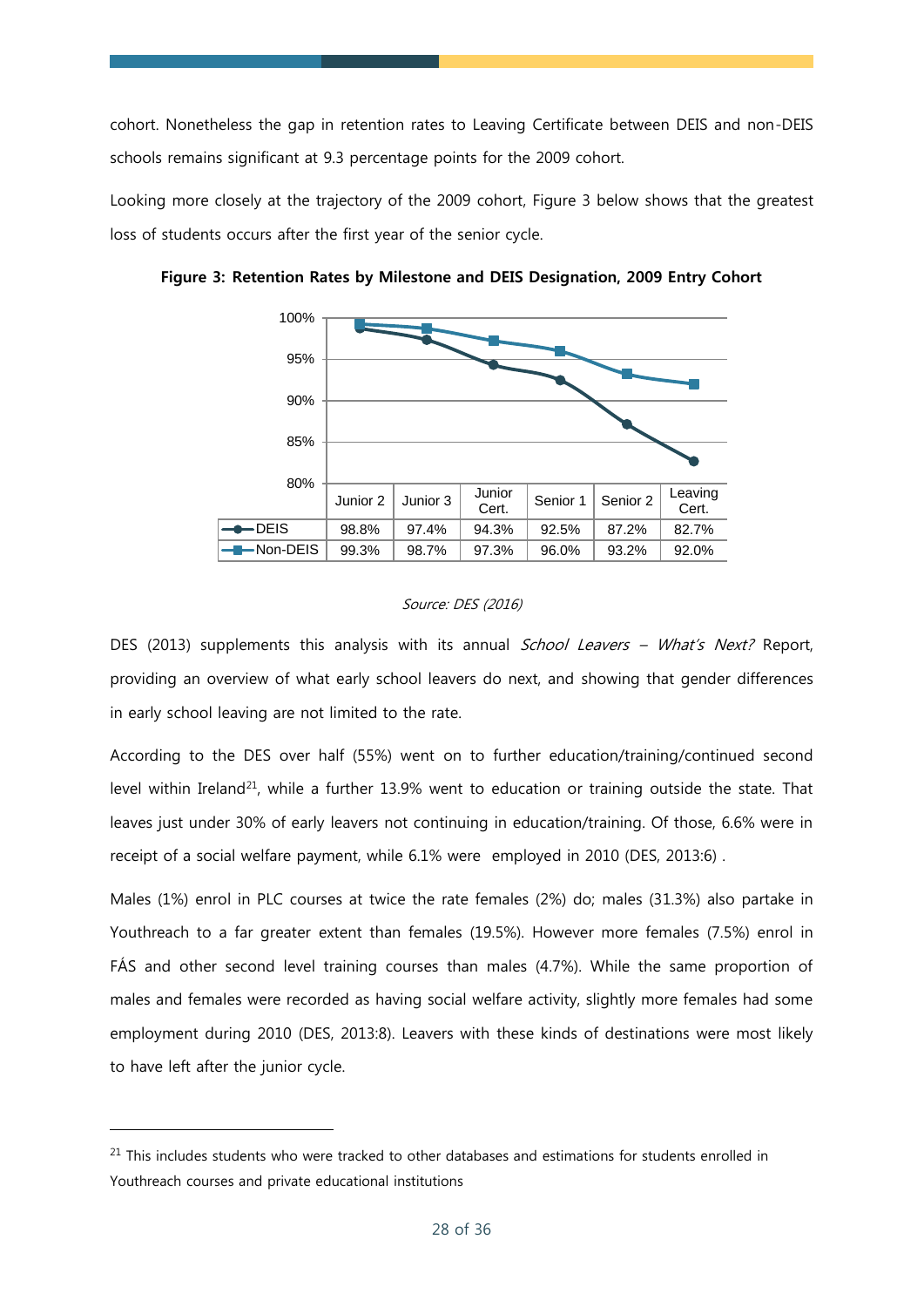Perhaps of greater concern is those early leavers on which there is no information available on their destination: in contrast to the general trend above, the highest proportion of these left school after the first or second year of the junior cycle; girls form the largest share of this particular group (DES, 2013:10).



# **Figure 4:Difference in Retention Rates by Milestone, DEIS Designation and participation in TY, 2009 Cohort**

#### Source: calculated from DES (2016)

Finally, it is worth mentioning a finding from Byrne & Smyth's analysis in relation to one factor that appears to make a significant difference in relation to retention right through to senior cycle completion: participation in the Transition Year (TY). For the 2009 cohort, the retention rate of students who did TY was over 95%, 11.4 percentage points higher than the students who didn't partake, for whom the rate was just under 84%. There is a large decrease in retention of 4.9% between the first and second years of the senior cycle for students who didn't do TY (DES, 2016).

However, only 39% of student in DEIS schools did the TY, compared to 61% of students in non-DEIS schools. The retention rate to Leaving Certificate in DEIS schools was 89.5% for students who did TY, compared to 78.3% for those who didn't – a difference of 11.2 percentage points. Indeed participating in TY appears to have a slightly greater impact on the retention rates of students in DEIS than in non DEIS schools: the difference in the retention rate for students who did and did not do TY is higher at each milestone for students in DEIS than in non-DEIS schools.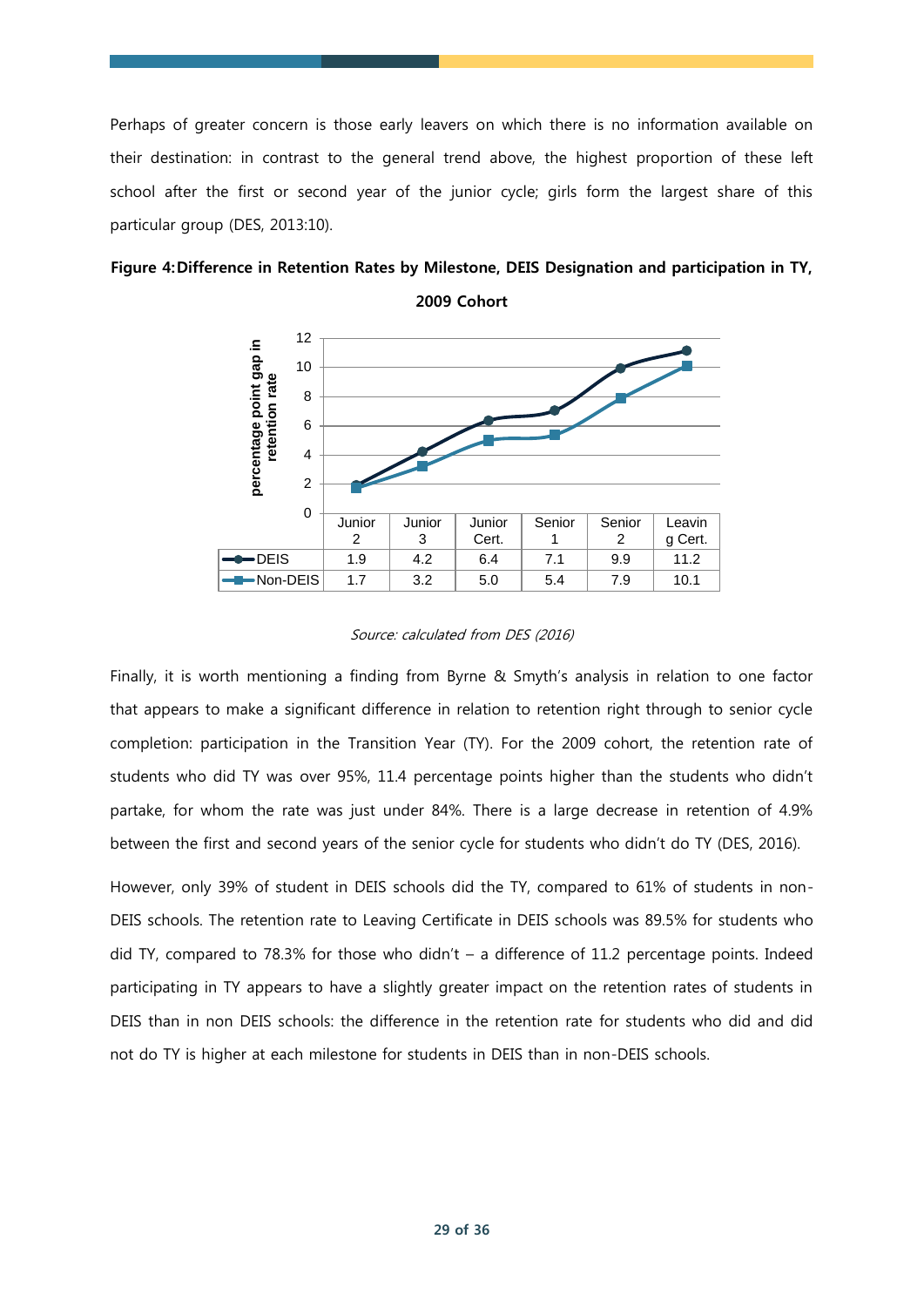# **4.3 Academic achievement**

-

Weir et al. (2014) analyse results at Junior Certificate Examination (JCE) level using an Overall Performance Scale (OPS) which allocates numerical values to alphabetical grades and sums these to produce an index of achievement $^{22}$ .

This data shows that the average OPS score increased in all schools from 2002, and that scores in schools *not* under the School Support Programme<sup>23</sup> performed consistently better than those that were. However, there has been progress in closing the performance gap, with the increase in OPS score in each year being "significantly greater" for schools under the SSP than those that were not. Weir et al. (2014:39-43) also find that "the increasing trend in OPS was significantly higher during the years following the introduction of DEIS".





#### Source: Weir et al. (2016)

Similar data is available in relation to English and Mathematics at Junior Certificate and at Leaving Certificate level; the salient point from all of these is that there is a persistent, albeit somewhat

<sup>&</sup>lt;sup>22</sup> Further detail on how the index is constructed is available in Weir et al. (2014:37-38)

<sup>&</sup>lt;sup>23</sup> The School Support Programme (SSP) consolidated existing interventions for schools and school clusters/communities with concentrated levels of educational disadvantage. Participating schools receive some or all of the following measures under the SSP: from the 2012/3 school year all DEIS post-primary schools benefit from an improved staffing ratio; a DEIS grand paid based on level of disadvantage and enrolment; access to the Home School Community Liaison service, the Schools Meals Programme, a range of supports under School Completion Programme, Junior Certificate Schools (some of these schools have a library) and the Leaving Certificate Applied Programmes, funding under School Books Grant Scheme, and a range of professional development supports (Weir et al., 2014:1-3)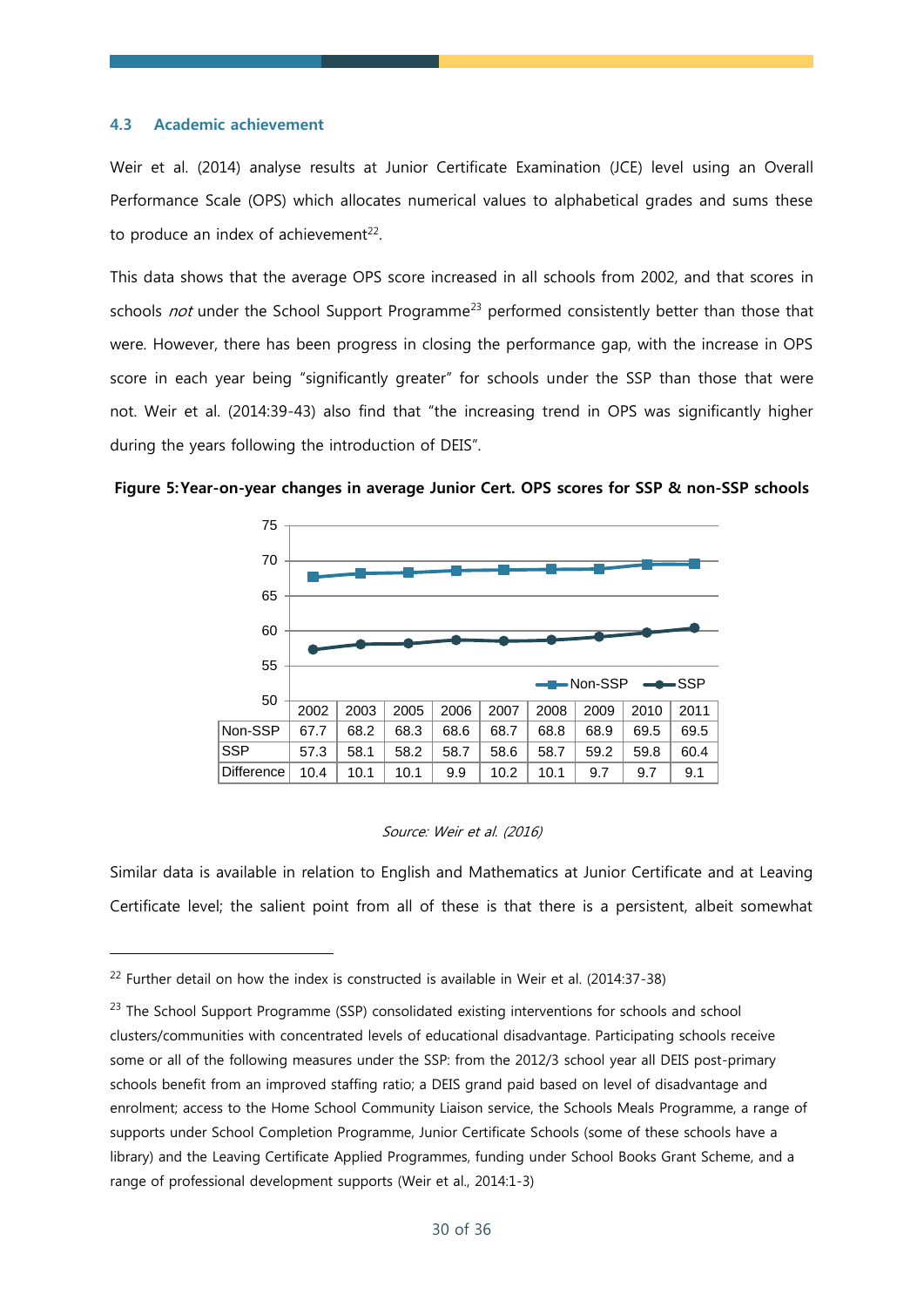narrowing, gap in achievement levels between schools designated as disadvantaged and others. However, for the reasons outlined below, it is not proposed to explore these in detail as they are of limited relevance to the purpose of this paper.

The gap in achievement levels is the ultimate indicator of educational disadvantage, however, performance in state examinations is not a suitable indicator to measure the impact of the Education Matters programme. Firstly, the range of factors that combine and interact to produce educational disadvantage are diverse; the project has the capacity to impact on some, but by no means all of these. This kind of impact indicator is disproportionate to the scale and duration of the intervention. Secondly, it is not practical for a project of this nature to track students over the extended time period required in order to use it as an impact indicator.

#### **4.4 Conclusion**

The aim of this section of the paper was to identify impact indicators that would best capture and demonstrate the effectiveness of the *Education Matters* programme in addressing educational disadvantage. In particular Focus Ireland sought advice in relation to published sources of administrative data against which it could benchmark participant outcomes.

The literature points to educational disadvantage being a gradual process of disengagement from school, with lateness and attendance issues, along with behaviour and deteriorating relationships with teachers all associated with early school leaving and educational disadvantage more broadly.

Both attendance and retention rates are published regularly, disaggregating between schools that receive additional support because of concentrated levels of disadvantage and those that don't. Both provide reasonable proxy indicators against which to benchmark the project (depending on the age of the student, retention rate are available for each year of the secondary school cycle).

While the gap in educational performance as measured in examinations can be considered as the definitive indicator of disadvantage, it is not a practical one against which to benchmark this project.

It may be useful to supplement these published sources by tracking relevant indicators on which progress can be assessed on an individual basis. For example, instances of being late for school, or late submitting homework, unexplained absences from school, grades received for school work, instances of being 'given out to', detention etc.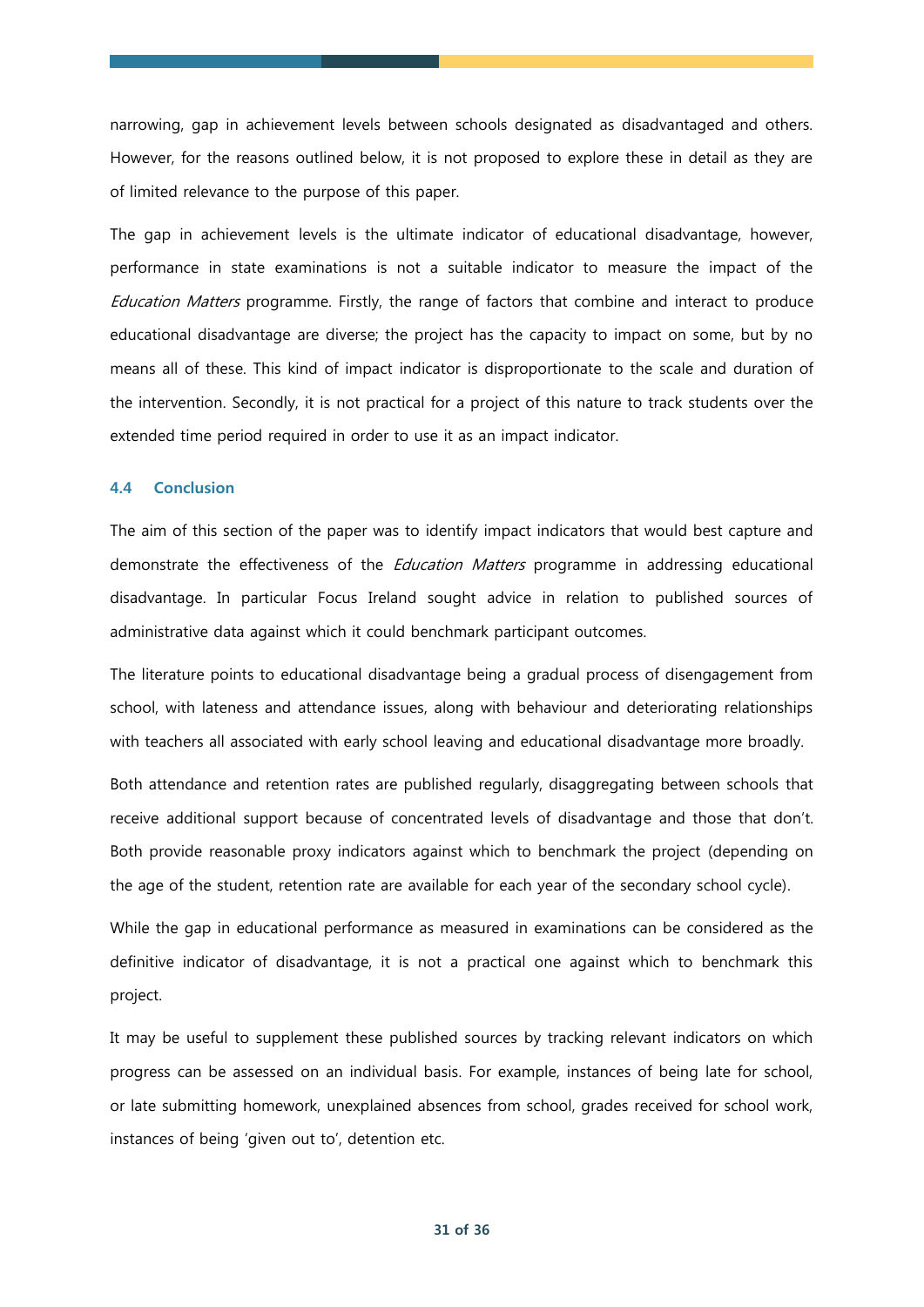# **5 Conclusions and recommendations**

Policy in Ireland on educational disadvantage is focused primarily on schools: the main programme of support provides additional resourcing to schools serving populations with concentrated levels of disadvantage. This means that much of the relevant administrative data is collected at school, rather than at individual, level. Because of the lack of data on individual students' social profile it is "difficult to measure the achievement gap specifically for disadvantaged students" (Smyth et al., 2015:ix)

A clear and strong relationship is established in the literature between socio economic disadvantage and poorer educational outcomes, this relationship is found across all major indicators of educational disadvantage e.g. attendance and retention rates, achievement in state exams. Indeed GUI (2016:11) identifies as one of the issues of greatest concern "the extent to which attitudes towards and performance in the education system are related to various measures of social advantage", recommending that additional interventions may be needed to break this relationship.

Nonetheless, OECD (2011) makes clear that disadvantage is not destiny: socio-economically disadvantaged students are found amongst the highest performers internationally.

It is also clear from the literature that the process of withdrawal from education is a gradual, accumulative one that occurs over time, and which, with appropriate intervention can be interrupted.

"There are clear indications that school drop-out is the result of a long-term accumulative process of disengagement from school. … For many young people, leaving school is preceded by a gradual withdrawal from school life, comprising being late for school, being repeatedly absent from school, and truanting" (Byrne & Smyth, 2010:68). While their analysis identifies a number of school specific factors that are active in this process of disengagement; it is also clear that the interventions provided under *Education Matters* are well targeted on critical factors in the process of early school leaving.

Many of the factors associated with educational disadvantage are largely within the control of schools, however the literature identifies some key areas relevant to the *Education Matters* programme: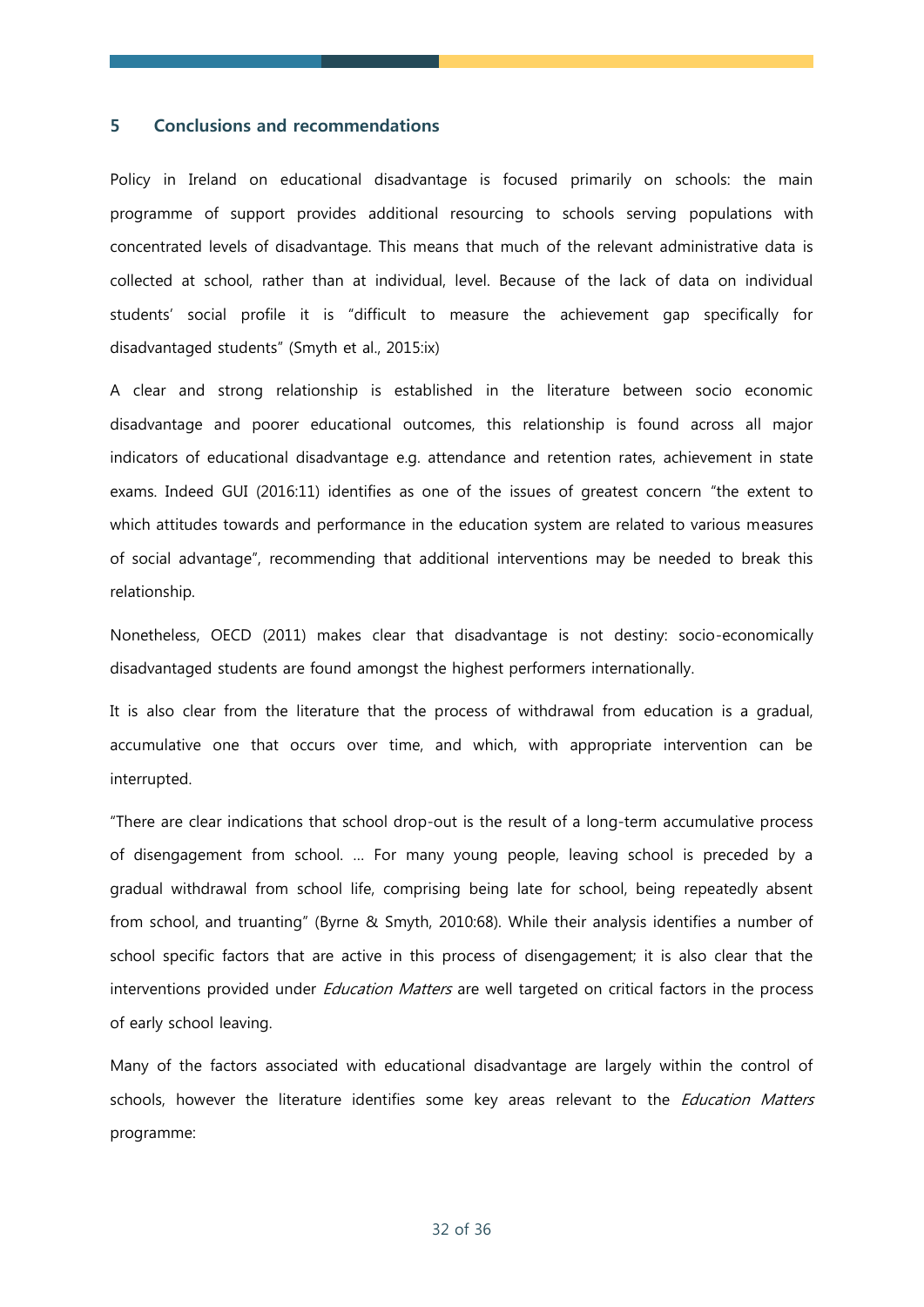- The one to one tutoring should help to build students academic abilities, and perhaps just as importantly, their own confidence and belief in their abilities. The literature indicates that not only is academic capacity important, but that a positive attitude to school and learning is associated with better outcomes.
- Critically important in the process of withdrawal, particularly for those from lower socioeconomic backgrounds is a deteriorating relationship with teachers, growing dislike for school, higher instances of being 'given out' to and disciplined. The group work element can help students develop their social skills to manage difficulties in school for more productive outcomes.
- "Educational performance from nine years onwards is consistently related to level of mothers education" (GUI, 2016:11), the provision of intensive literacy supports is an appropriate measure in this context; the literature also points to the importance of parental involvement with the child in maintaining participation in school.

In summary, the interventions delivered under the *Education Matters* programme appear appropriately designed and targeted to impact on salient factors implicated in the process of disengagement from school.

Finally there is the question of indicators against which to benchmark impact. Attendance and retention rates are published on a regular basis, and disaggregated between 'disadvantaged' schools and others: these represent reasonable proxies against which to benchmark the project. Note that while Focus Ireland states that it wishes for participants to achieve the national rate; given the scale of the gap in many of these indicators, and the considerable additional challenge that being out-of-home presents, it may be appropriate to benchmark against the averages for DEIS schools.

While the gap in educational performance as measured in examinations can be considered as the definitive indicator of disadvantage, it is not a practical one against which to benchmark this project.

Education Matters is monitoring retention and attendance at individual level, along with a range of other indicators such as catching up on school work, improved self-confidence etc. Given the complexity of the issue, the scale of the challenge, and the nature and duration of the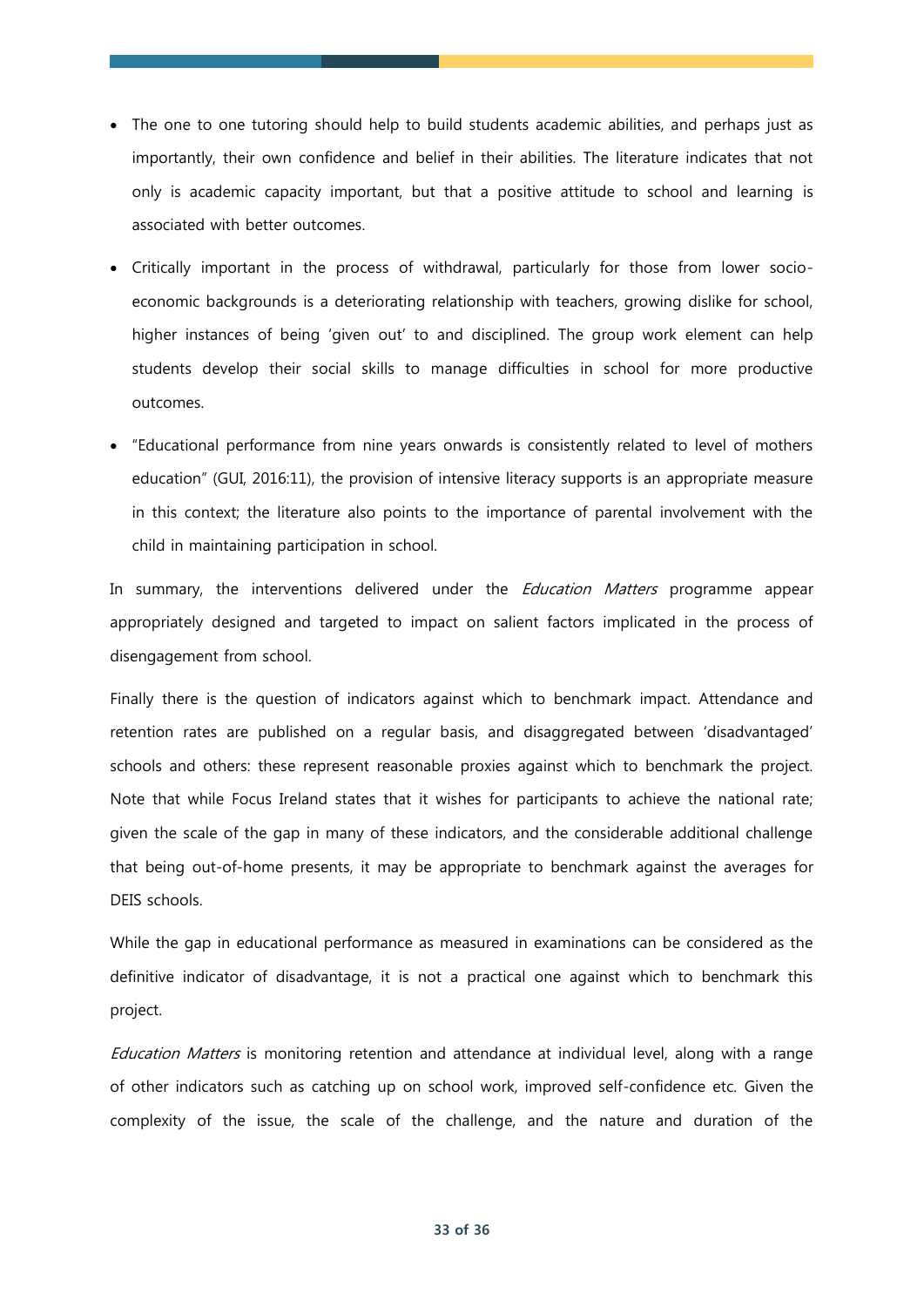intervention, being able to demonstrate the progression of individual participants, and locate this within the national context, will be of significant value in demonstrating the programme's impact.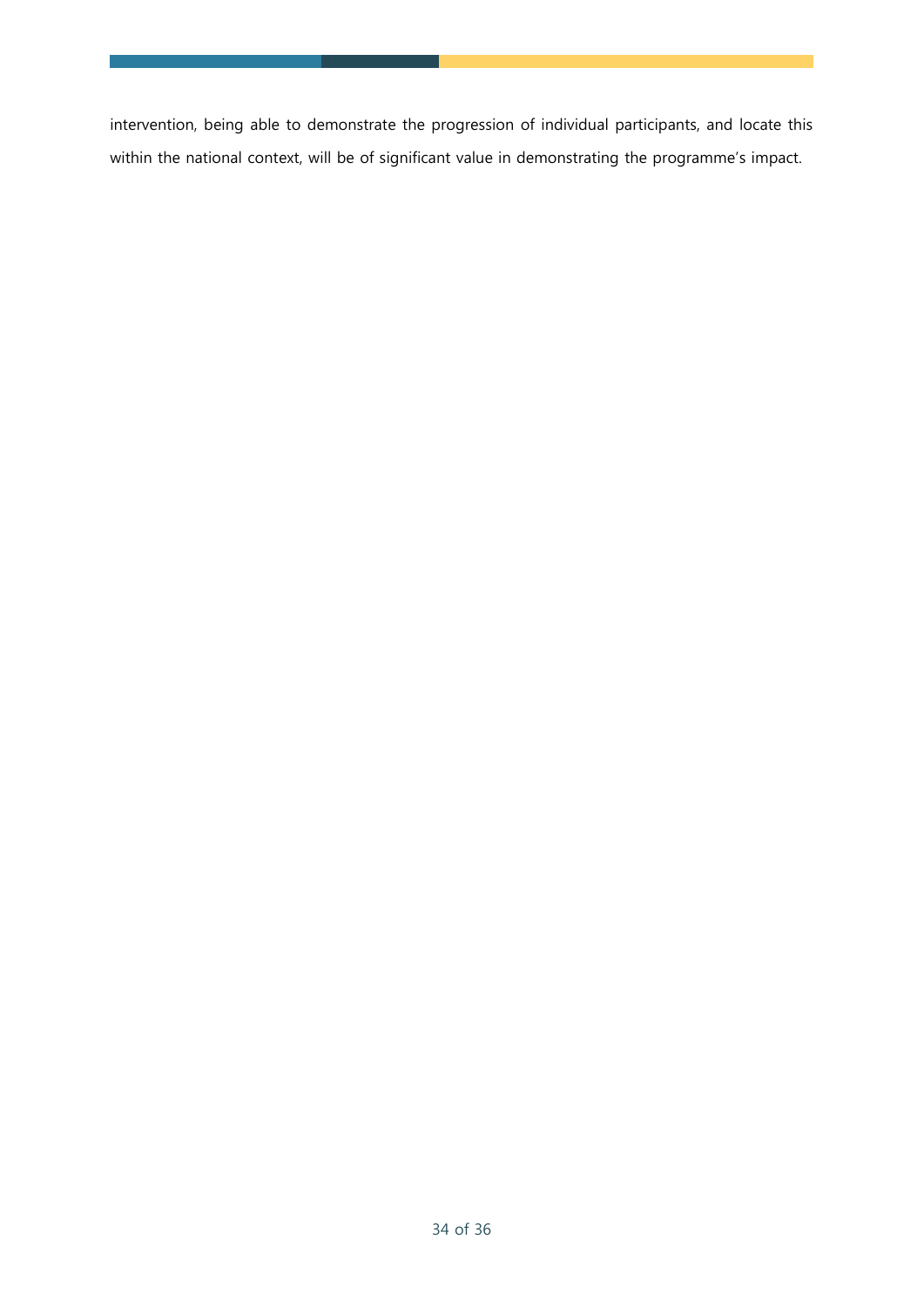# **6 References**

- Byrne, D. & Smyth, E. (2010) No Way Back? The Dynamics of Early School Leaving. The Liffey Press in association with the ESRI: Dublin.
- Department of Education & Science (2016) Early Leavers What Next? Report on Early Leavers from Post-Primary schools: pupils enrolled in 2010/11 and not in 2011/12. DES: Dublin. Available at: [http://www.education.ie/en/Publications/Statistics/Statistical-Reports/Other-](http://www.education.ie/en/Publications/Statistics/Statistical-Reports/Other-Statistical-Reports.html)[Statistical-Reports.html](http://www.education.ie/en/Publications/Statistics/Statistical-Reports/Other-Statistical-Reports.html)
- Department of Housing, Planning, Community & Local Government (2016) Homelessness Report: November 2016. DHPCLG: Dublin: Available at:

<http://www.housing.gov.ie/housing/homelessness/homelessness-report-november-2016>

- Dublin Regional Homeless Executive (2016) Performance Report 2015 relating to the Protocol Governing Delegation of Section 10 Funding for Homeless Services to Dublin City Council: October 2016. DRHE: Dublin. Available at: [http://www.homelessdublin.ie/accommodation](http://www.homelessdublin.ie/accommodation-usage)[usage](http://www.homelessdublin.ie/accommodation-usage)
- Focus Ireland (2016a) 'What do we know about the children and families living in Dublin's emergency homeless accommodation?' Insights into Family Homelessness Number 1. Focus Ireland: Dublin. Available at: [https://www.focusireland.ie/resource-hub/publications-and](https://www.focusireland.ie/resource-hub/publications-and-partnerships/research/)[partnerships/research/](https://www.focusireland.ie/resource-hub/publications-and-partnerships/research/)
- Focus Ireland (2016b) 'Are the children of families that are homeless attending schools with resources to tackle educational disadvantage (DEIS schools)?' Insights into Family Homelessness Number 3. Focus Ireland: Dublin. Available at: <https://www.focusireland.ie/resource-hub/publications-and-partnerships/research/>
- Focus Ireland (2016c) 'Survey of the families that became homeless during June 2016'. Insights into Family Homelessness Number 5. Focus Ireland: Dublin. Available at: <https://www.focusireland.ie/resource-hub/publications-and-partnerships/research/>
- Growing Up in Ireland (2016) 'Education and early work experiences' Key Findings No. 1: Child Cohort at 17/18 years'. Available at: [http://www.esri.ie/growing-up-in-ireland/growing-up-in](http://www.esri.ie/growing-up-in-ireland/growing-up-in-ireland-official-publications-from-the-child-cohort/)[ireland-official-publications-from-the-child-cohort/](http://www.esri.ie/growing-up-in-ireland/growing-up-in-ireland-official-publications-from-the-child-cohort/)